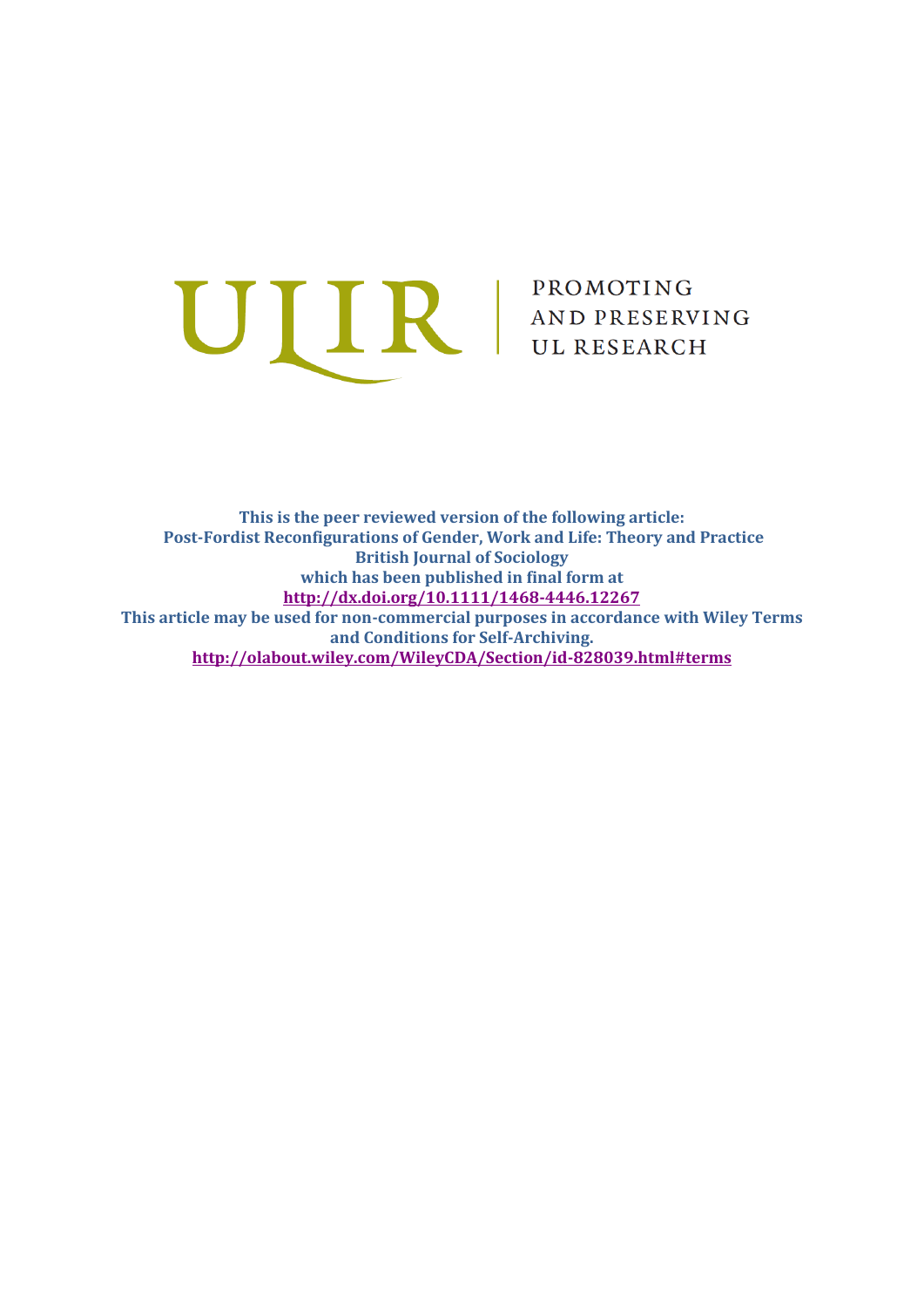#### **Post-Fordist Reconfigurations of Gender, Work and Life: Theory and Practice**

Published: *British Journal of Sociology* 2017, DOI: 10.1111/1468-4446.12267

## **Abstract**

Based on an in-depth study with 56 informants (25 women and 31 men), across the ICT (Information and Communication Technology), creative and academic sectors in one city/regional hub in Ireland, this article investigates the so-called revolution in work/life practices associated with the post-Fordist labour processes of the Knowledge Economy from the perspectives of workers themselves. Recent theorisations of post-Fordist work patterns emphasise a rearranging of work and life *place boundaries*; a reconfiguring of work and life *time boundaries*; and a dissolving of the gendered boundaries of *work and life* (production and social reproduction)(Adkins and Dever 2014; Morini and Fumagalli 2010; Gill and Pratt 2008; Weeks 2007; Hardt and Negri 2004). Our findings suggest that, instead of dissolving boundaries, workers constantly struggle to draw boundaries between what counts as work and as life, and that this varies primarily in relation to gender and stage in a gendered life trajectory. Work extensification is compensated for via a perceived freedom to shape one's own life, which is articulated in terms of individualised boundary-drawing. While younger men embraced 'always on' work, they also articulated anxieties about how these work habits might interfere with family aspirations. This was also true for younger women who struggled to make time for life in the present. For mothers, boundary drawing was articulated as a necessity but was framed more in terms of personal choice by fathers. Although all participants distinguished between paid work and life as distinct sites of value, boundaries were individually drawn and resist any easy mapping of masculinity and femininity onto the domains of work and life. Instead, we argue that it is the *process* of boundary drawing that reveals gendered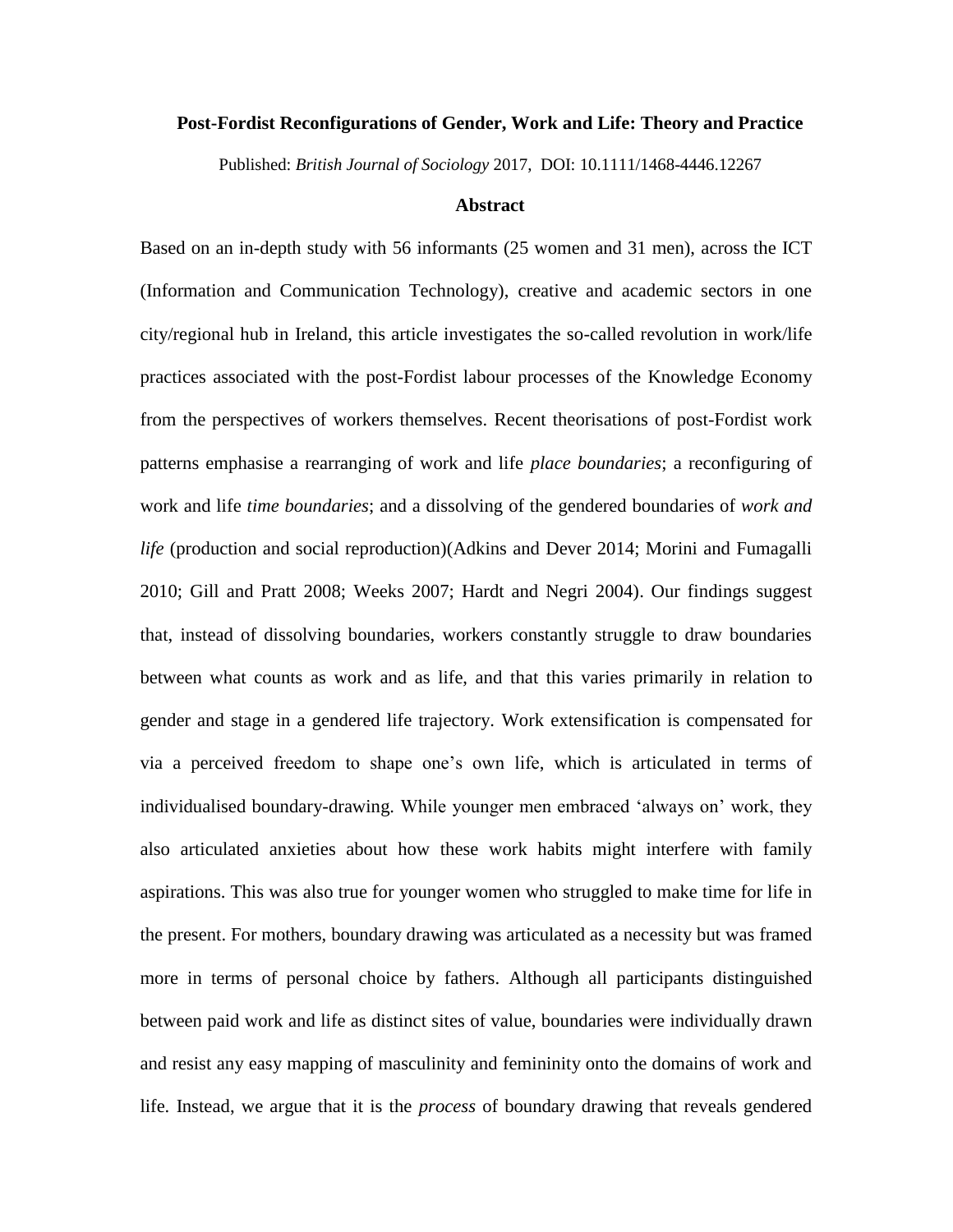patterns. The personalised struggles of these relatively privileged middle-class workers centre on improving the quality of their lives, but raise important questions about the political possibilities within and beyond the world of post-Fordist labour.

**Word Count: 10,460** 

**Date of original submission: 30/03/2015**

**Date of re-submission: 02/06/2016**

**Date of submission 26/09/2016**

**Key Words: Post-Fordism, Gender, Work, Life, Production, Social Reproduction, Ireland**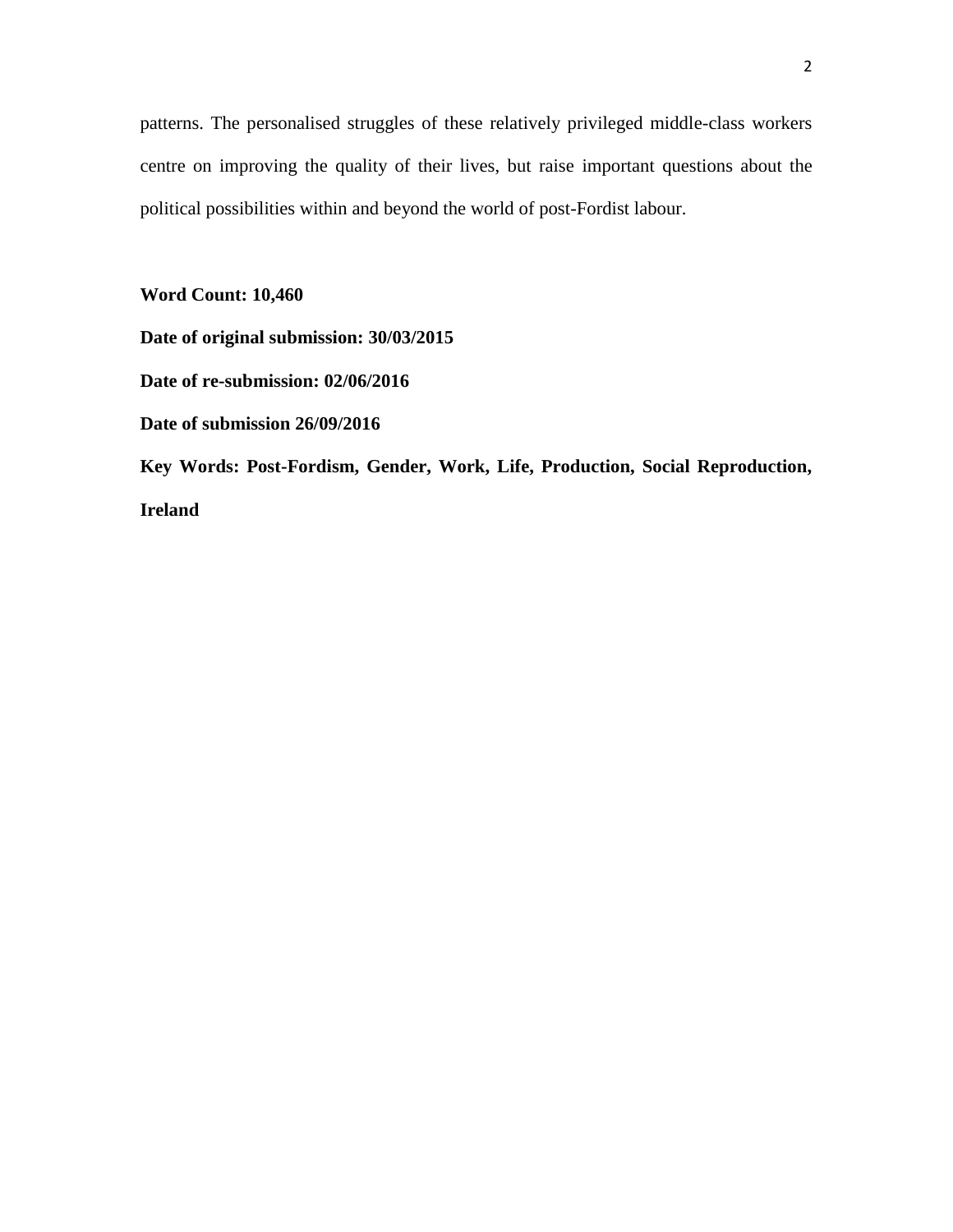# **Introduction**

The emergence of what has become known as the Knowledge Economy in advanced capitalist economies is characterised by post-Fordist, customer-led flexible production processes, based on 'individually-negotiated and individually tailored contracts' (Henry and Massey 1995: 61) and a transnational division of production. This shift has profound implications for the relationship between work and life in advanced economies (Mitchell et al. 2004; Weeks 2007). Post-Fordist commodity forms are forged from 'human faculties, competences and knowledges' such that production is 'first and foremost production of knowledge and subjectivity' (Hardt and Negri 2009: 132/131). <sup>1</sup> Moreover, the value of these commodity forms relies on their reception and/or consumption so it cannot be related to a single individual (Lazzarato 1996). Instead, social relations are put to work to create 'surplus in relation to collective cognitive mechanisms' (1996:6). As such, the economy is folded into society to the extent that it 'has no obvious or clear-cut "outside"' (Adkins and Dever 2014:2). In the Fordist industrial order, reproductive labour and productive labour are linked to the division of social realms into household and economy onto which naturalised models of gender are mapped (Weeks 2007: 237). This 'separate spheres model' is seen as confounded by post-Fordist processes because the commodities produced rely on capacities and practices that cross these boundaries (Weeks 2007: 238). Because processes of post-Fordist production

integrate the labors of the hand, brain and heart… production and reproduction are more thoroughly integrated in terms of both what is (re)produced and how it is (re)produced. What could once perhaps have been imagined as an "outside" is now more fully "inside"... (ibid.).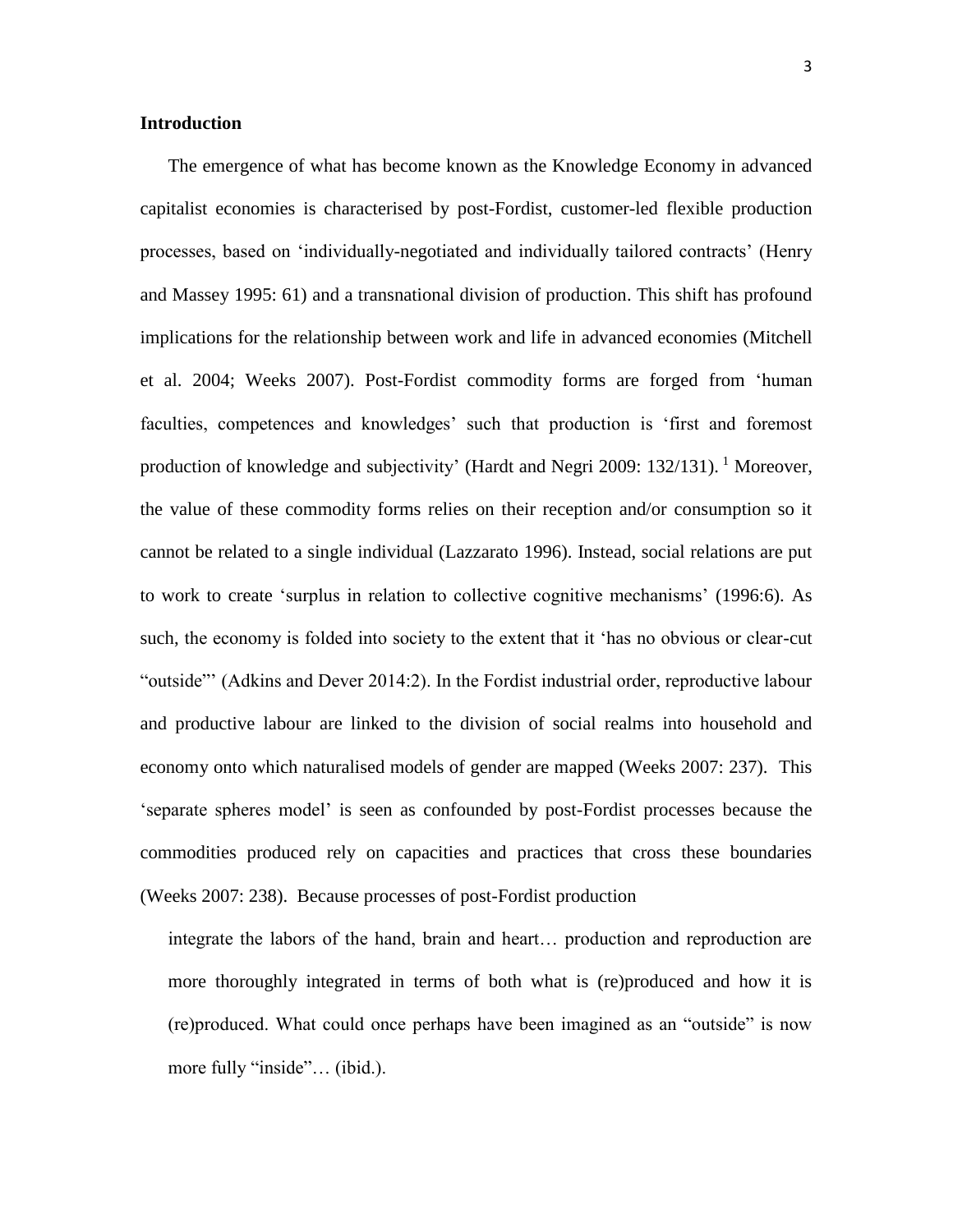As such, the 'binaries of productive and reproductive men and women's work [are] …increasingly inadequate' for high-level knowledge workers at least (2007: 239). The dual nature of the KE means that these workers rely on the low-paid and marketised care and domestic work undertaken mainly by women (often migrants) (Lutz 2016), for whom such divisions are differently configured.

States are active agents in promoting this dispersal of economic activity across society (Gill and Pratt 2008:7), including the off-loading of responsibility for social reproduction onto the market, individuals, households and civil society (Perrons 2007; Katz 2008; Adkins 2009). Some see this diffusion and privatisation of social provisioning as putting the institutions and structures of social life and extra-market relations of social reproduction in crisis (Roberts 2013; Bakker 2007; Caffentzis 2002; Mitchell et al. 2004). Indeed, post-Fordist social arrangements have been charged with 'undercutting and hollowing out ... the conditions required for the renewal, sustainability and reproduction of material life' (Adkins and Dever 2014: 5).

With both production and social reproduction being transformed and dispersed across social domains, Morini and Fumagalli (2010) argue that the boundaries between work and life *places* become blurred, and work and life *times* intertwine such that the relationship between production and social reproduction is transformed. Indeed, they assert that 'the tendency not to establish "limits" is actually prototypical of contemporary production' (2010: 245). Our aim in this article is to investigate the evidence for these transformations from the perspectives of 'high-level' knowledge workers themselves.<sup>2</sup>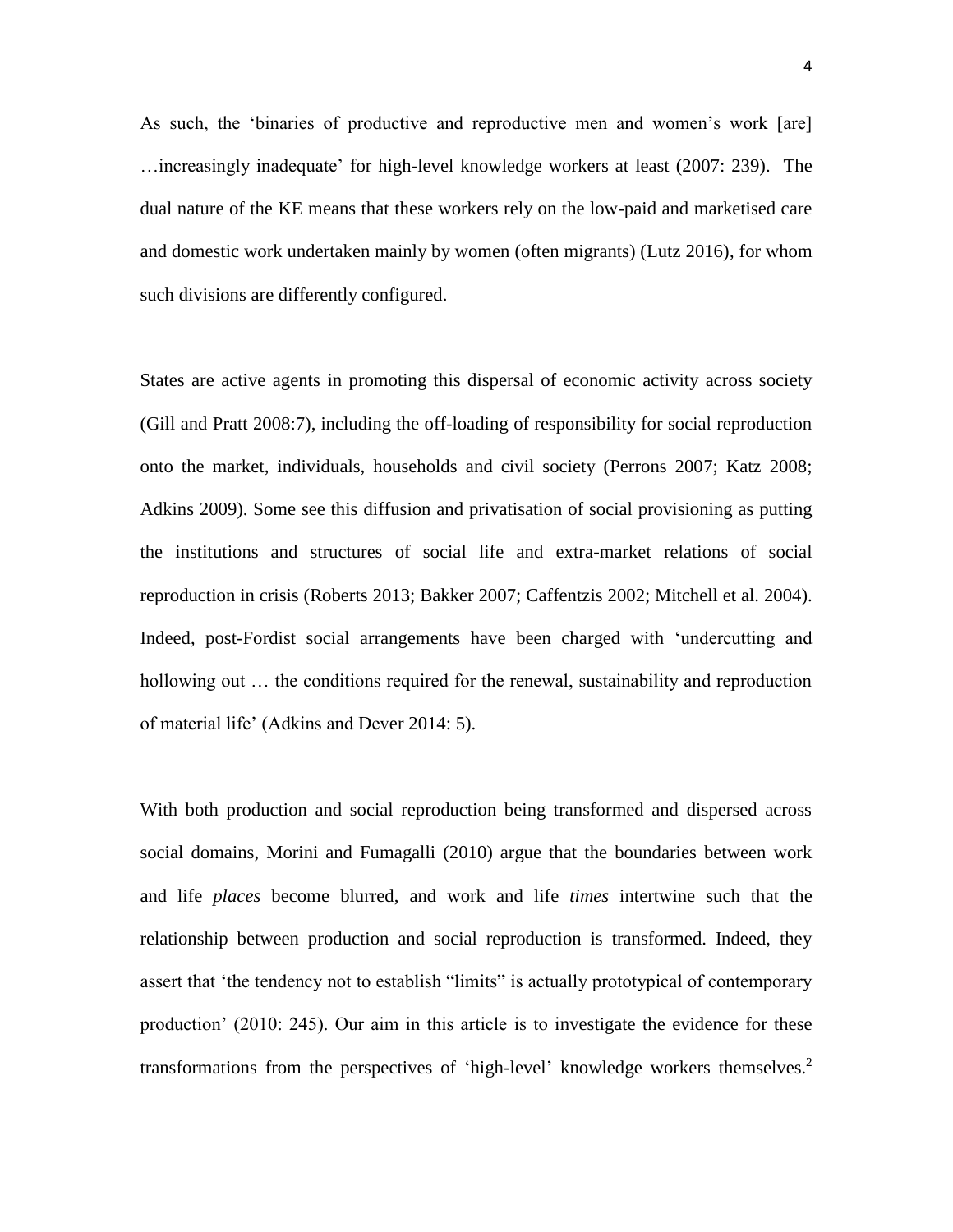Because their accounts point to an interpenetration of work and life such that '[w]ho one becomes at work and in life are mutually constitutive', we, like Weeks, see 'life' as a more capacious term than that of social reproduction (2007: 246). This is because the term 'life' 'does not risk corralling the practices constitutive of social life into the space of the household or, even more narrowly, equate them with the institution of the family' (ibid.).

Post-Fordist processes of production, innovation and knowledge diffusion are materially organised via regional/city-based agglomerations of ICT, creative industries and higher education (James 2013: 3; Walby et al. 2007). ICT industries tend to be the flagship sector in the post-Fordist economy and are seen to be 'at the vanguard of new working practices' (James 2013: 7). Academic institutions also play a central role as resources (or more proactively as generators) of new knowledge through innovation (Brennan et al. 2008). Increasingly conceived in 'entrepreneurial' terms, the university sector is expected 'to transform academic knowledge into economic and social utility' (ibid.:57). The creative industries, described as 'paradigms of entrepreneurial selfhood' (Ross 2008: 32), make up the third key sector in this economy. This work involves 'individual creativity, skill and talent' and contributes to 'wealth and job creation and the generation and exploitation of intellectual property' (DCMS 2001 in Henry and Johnston 2007: 212).

The Nomadic Work/Life (NWL) project, on which this article is based, involved a fiveyear collaboration (2008-2013) between the Departments of Sociology and Computer Science and Information Systems at the University of Limerick and focused on one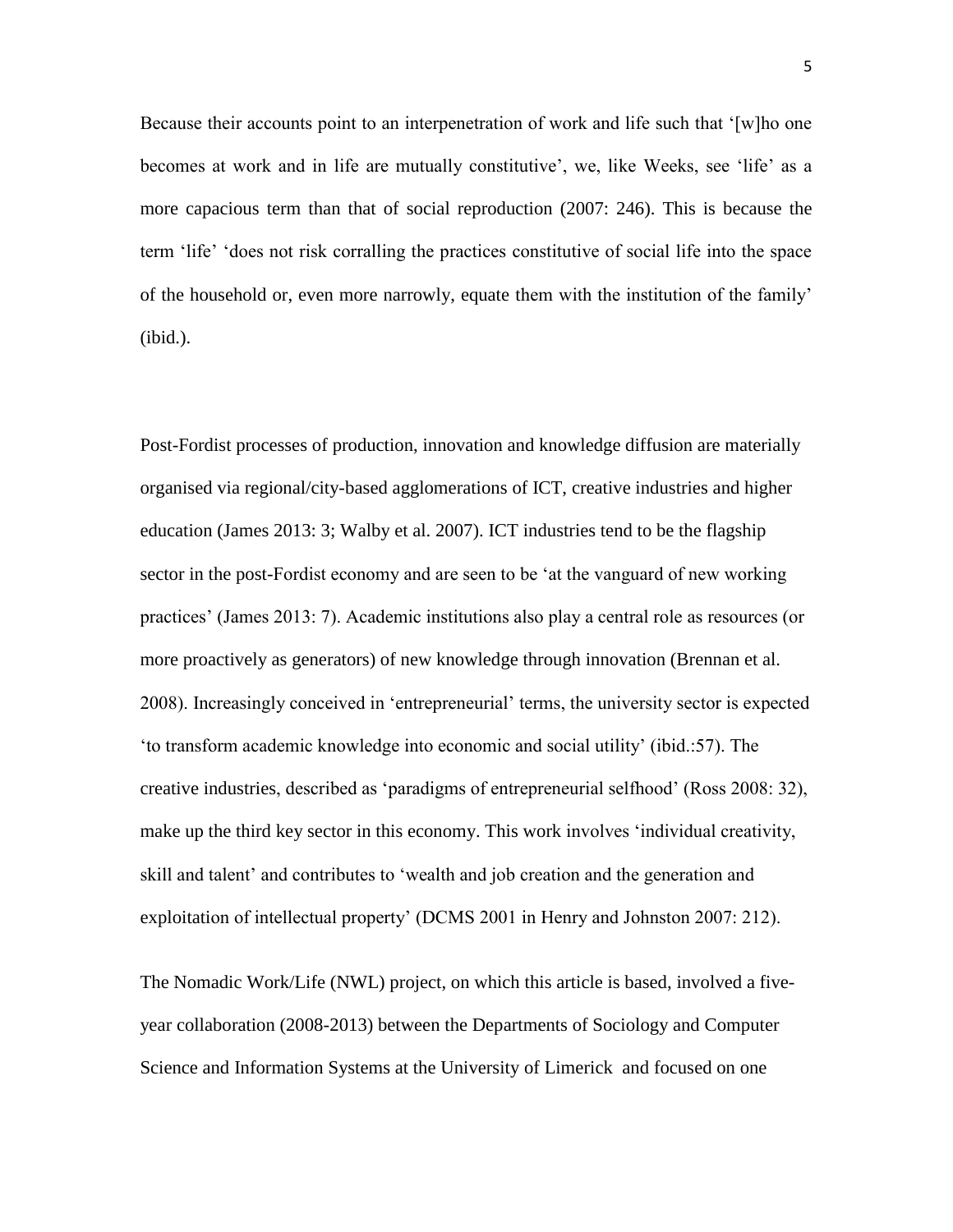city/regional hub in Ireland. It consisted of three sub-projects investigating workers in the three key sectors of ICT, Creative Industries and Academia. Via this collaboration we sought to capitalise on 'emergent synergies' between the sociologies of work and mobility and the fields of computer-supported cooperative work, human-computer interaction and ubiquitous computing (Büscher 2014). The project also responds to Perrons' call for a 'holistic approach' that focuses on 'people and places to understand the increasing social, spatial and gendered divisions that characterize contemporary society' (2004: 58). Taking the work/life experiences of these three categories of middleclass 'knowledge workers' as its starting point, this article asks to what extent and in what ways work at the high end of the post-Fordist Knowledge Economy colonises the lifeworlds of workers as suggested in the post-Fordist literature; how workers themselves negotiate the activities of work and life (production and social reproduction); and how these negotiations might be gendered.

The remainder of the article is structured into five sections: the following section briefly introduces the empirical study upon which the article is based. The three subsequent sections identify emergent themes in the data that both resonate with and challenge the key maxims of recent theoretical debate regarding post-Fordist work patterns: first, the rearranging of working and life *place boundaries* (Henry and Massey 1995; Weeks 2007; Gregg 2008; Morini and Fumagalli 2010); second, the reconfiguring of working and life *time boundaries* (Weeks 2007; Gregg 2008; Morini and Fumagalli 2010); and third, the renegotiation of the gendered boundaries of *work and life* (production and social reproduction) (Adkins and Denver 2014; Roberts 2013; Bakker 2007; Mitchell et al. 2004). The concluding discussion draws on our findings to challenge theoretical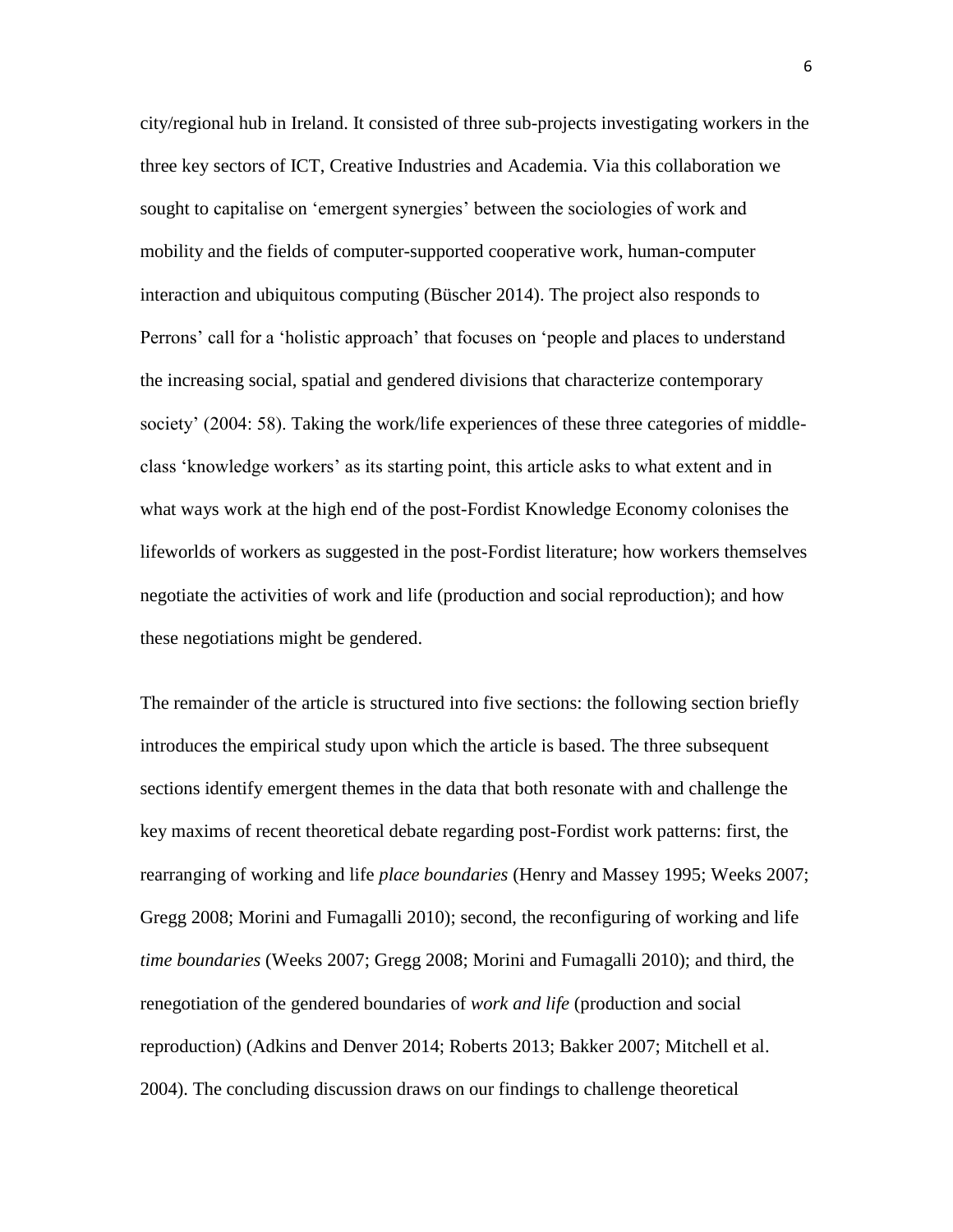assertions of a post-Fordist order in which 'social life itself becomes a productive machine' (Hardt and Negri 2004: 148), so that there is an elimination of boundaries; there is no outside.

## **Researching work and life in the post-Fordist economy**

In the period of the 'Celtic Tiger' economy between 1998 and 2007, GDP per capita in Ireland rose from about 60 per cent to over 120 per cent of the EU average (Russell et al. 2009a). Key factors underpinning this rapid economic growth included the attraction of high-tech FDI (Foreign Direct Investment), a strong educational and ICT infrastructure, Ireland's English-speaking population and its membership of the Single European market (Paus 2012). Following the economic crash in 2008, the same economic model remained in place and was pursued even more vehemently. The state's economic policy as articulated in a series of government reports including the *Strategy for Science, Technology and Innovation 2006-2013* (Department of Jobs, Enterprise and Innovation 2011), *Building Ireland's Smart Economy* (Government of Ireland 2008) and the *Report of the Innovation Taskforce* (Government of Ireland 2011), all emphasise ideas, creativity and innovation. 'Smart Economic Growth' is described in terms of 'Building the Ideas Economy - Creating the "Innovation Island"' based on an 'interdependence between four forms of capital accumulation… human or knowledge capital …; physical capital; natural or environmental capital…; [and] social capital' (Government of Ireland 2008: 13/32). Amongst other things, the 'Smart Economy' was to involve 'enhancing productivity per person by investing in human capital; [and] incentivising innovation and commercialisation' (2008: 33). The knowledge sectors of ICT and creative industries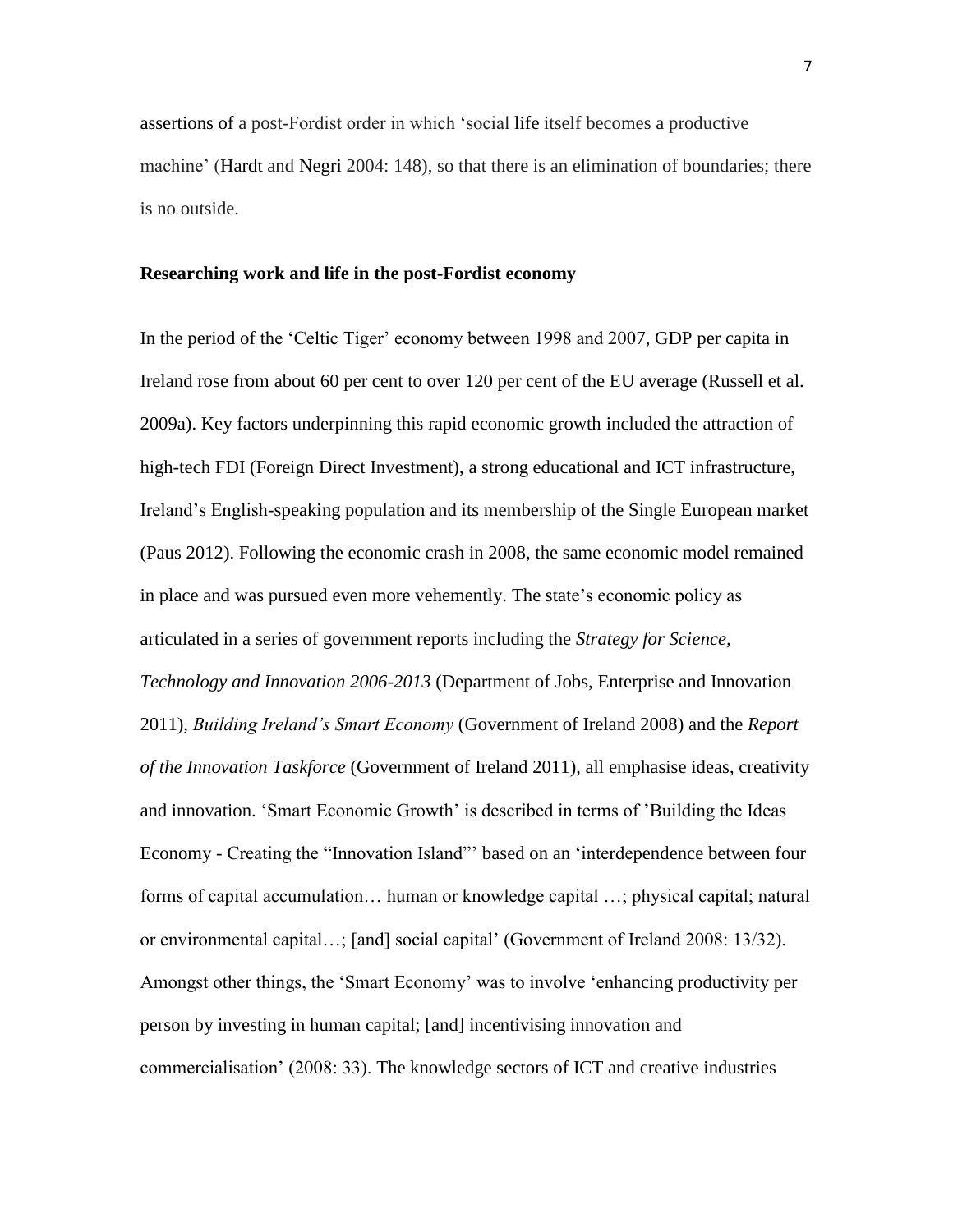have continued to grow since 2008, with higher education playing an increasingly important role, having shifted over the past decade 'from … a public service ethos to focusing on creating workers for a capitalist knowledge economy' (Grummell et al. 2009: 194; National Strategy for Higher Education Group 2011).

During the Celtic Tiger years, women's employment rose by 52 per cent reaching an employment rate of 60.4 per cent in 2010, while men's employment rate increased by only 33 per cent in the same period (Russell et al. 2009a:6).<sup>3</sup> Moreover, the number of women in 'knowledge-intensive activities' exceeded that of men (European Commission 2012: 22). As employment and dual earner households grew rapidly during the economic boom, Russell et al. (2009b) found work–life conflict to be higher for women than for men, for those with higher educational qualifications, and among employees with young children.<sup>4</sup> These findings are reflected in James' study of the IT sectors in Cambridge and Dublin between 2006 and 2008. He found that women workers in Dublin 'generally exhibit[ed] greater levels of work-life conflict' and negative work-to-home spillovers than their counterparts in Cambridge (James 2013: 21-22). Factors such as the lengthy commutes due to the urban sprawl around Dublin, the absence of statutory provision for paternity leave, discretionary rather than legal provision for part-time and job-sharing work arrangements, lower levels of paid maternity leave and high childcare costs all contributed to this (ibid.). Childcare remained a particular problem as the new marketised child-care structure developed in the 1990s only partially replaced informal and familybased arrangements and proved inadequate to the exponential growth in labour market participation of mothers with young children (Devitt 2015; Gallagher 2012). So, despite the increased presence of women in the highly-skilled labour force, evidence points to the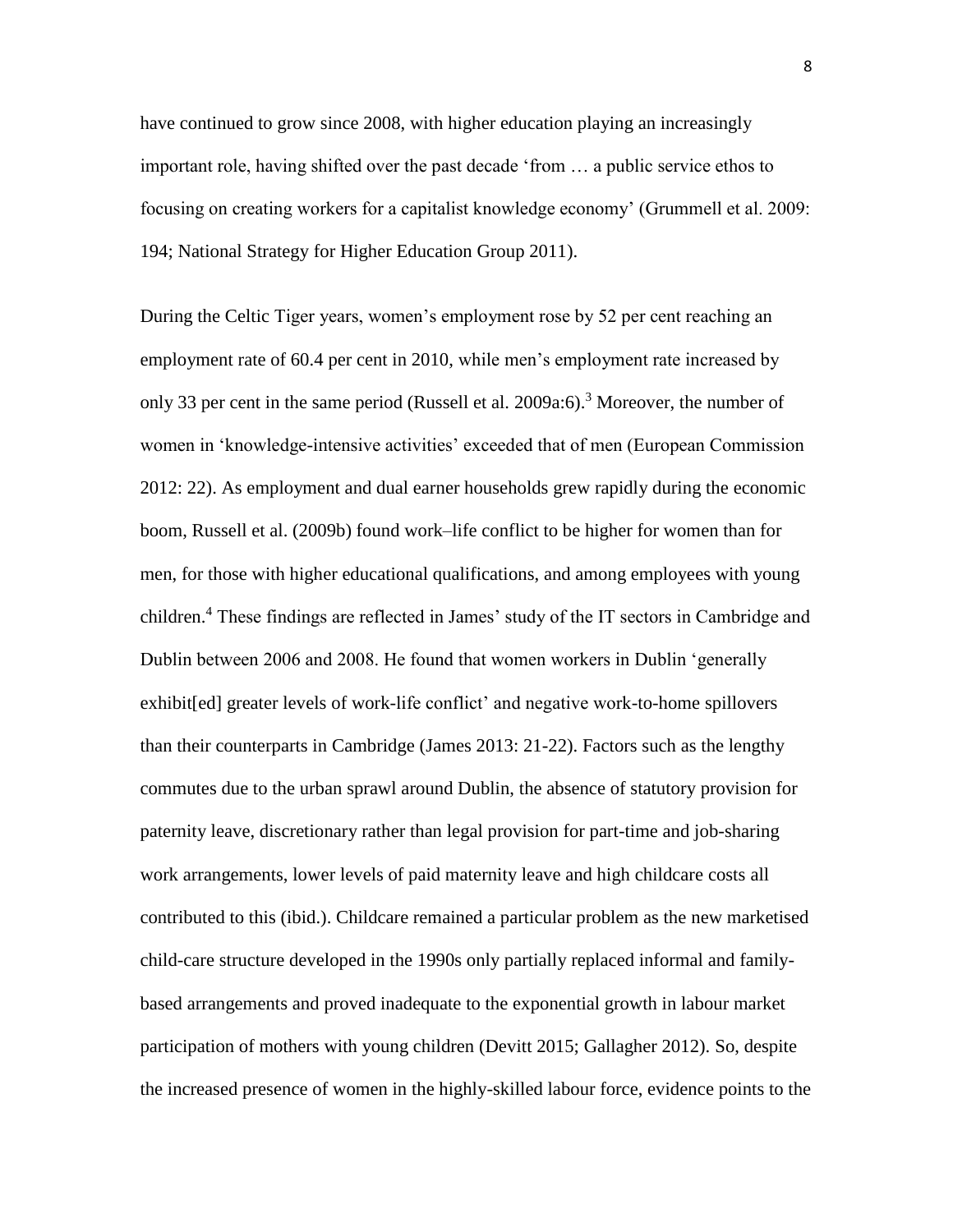tenaciousness of traditional gendered patterns in the division of labour across employed and unpaid work.

The aim of the NWL study on which this article is based was to get closer to the everyday lives of workers in the ICT, creative and academic sectors and how they negotiate work/life. It involved in-depth research with 48 workers across these sectors (18 in ICT – mainly small-medium Irish companies; 16 in academia (in disciplines of communication and computer science, sociology and education); 14 independent creative entrepreneurs), and with 8 key regional and national development agency actors. Of the total of 56 informants, 25 were women and 31 were men. Most were white Irish with a few of European or north American origin but living in Ireland on a long-term basis. In-depth interviews (in some cases two interviews) were conducted with all informants. In the case of academics, the research also involved shadowing and time-space diaries and, in the case of creatives, an analysis of presence on social networking platforms complements the interview data. In this article we analyse the interview data only (using pseudonyms), and focus on the ways in which workers across the three sectors negotiate the so-called revolution in work and life practices associated with post-Fordism.

# *Undoing the separation between working-place and life-place***?**

In the transition to capitalism, productive and reproductive tasks were separated and redefined with homes and workplaces being systematically divided on the basis that 'the making of people and the manufacture of things should properly operate by an entirely different logic in places that have nothing to do with each other' (Graeber 2006: 62). Morini and Fumagalli argue that these arrangements are being recast in post-Fordism as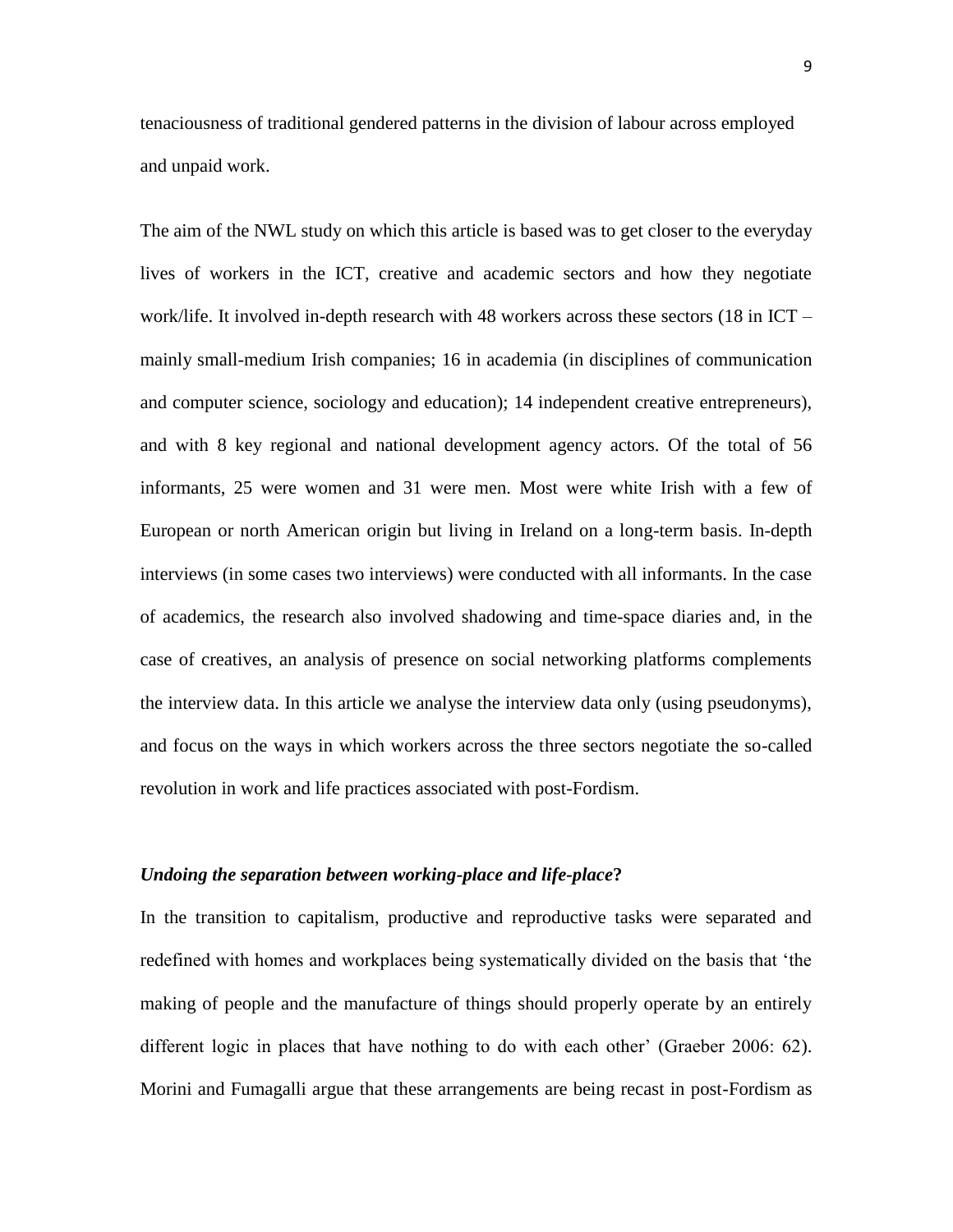the '[t]he *separation between working-place and life-place* is overcome' by the constant production of 'working non-places' (2010:239; emphasis in original), or what Kakihara et al. (2002) call 'fluid workplaces'. One of the ways in which work place becomes dispersed is via the extensive travel associated with a post-Fordist global 'kinetic elite' (Henry and Massey 1995; Gregg 2008; Costas 2013; D'Andrea and Gray 2013). In contrast with the notion of place, which suggests a sense of meaningful belonging achieved via long-term familiar inhabitation, the much-contested notion of 'non–place' is taken to refer to those generalised, standardized spaces (e.g. airports, hotels or shopping malls) that facilitate travel, transactions between strangers, or consumption, and are occupied mainly by transient mobile agents (Augé 1992; Morini and Fumagalli 2010). As such, the production of 'working non-places' and 'fluid workplaces' is associated in much of the literature with frequent work-related travel.

Yet, for nearly all of those taking part in our study, long-distance or frequent mobility was resisted in favour of the maintenance of relationships, a sense of belonging and social life associated with place and a relatively sedentary lifestyle. Valued local roots and organic social relations (family, friends, place) were the main reasons for residing and working in the city area and in Ireland. For the ICT workers, mobility tended to be associated with age, as young people were presumed to be more free and willing to move in order to start careers. As such, long-distance corporeal mobility was valued most negatively by those at later stages in their careers. International mobility for academics and creative entrepreneurs was infrequent and sporadic rather than a regular aspect of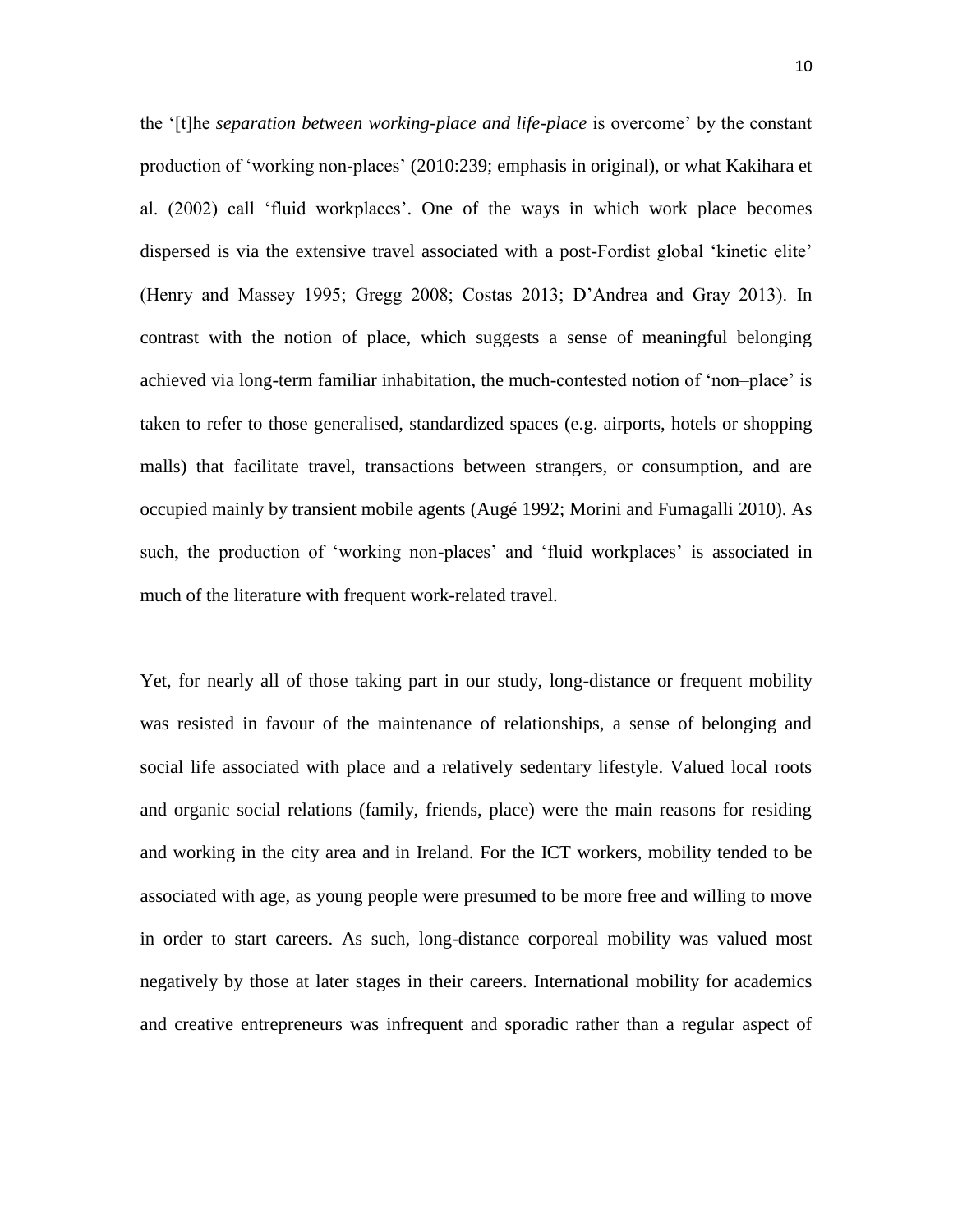day-to-day life. Instead their work involved different registers of mobility (Büscher 2014).

Of course, those technological advances that 'facilitate more spatial mobility also have the potential to support the opposite outcome: a reduced need for spatial mobility' (Hislop and Axtell 2007: 39; Ciolfi et al.2012; de Carvalho et al., 2017; de Carvalho 2014). The mobilization of technologies to avoid travel was most prevalent amongst workers across the creative and ICT sectors in our study. Nonetheless, all participants moved their work between locations, mobilizing technologies to convert diverse places into productive places. For example, Dan (Company Director - interactive solutions, web development, apps & 3D animation; late-20s and living with partner without children), whose work-related travel is within Ireland, makes multiple places into workplaces in order to maximize productivity:

When I'm moving around ... I'm always ... connected to what's going on like with the iPhone ... it has made a massive difference to my mobility ... I'm still 75 per cent contributing what I would have done if I was in the office ... if you're not mobile and connected … you're losing so much time ... you can't justify the cost like…

In contrast with Dan's emphasis solely on productivity, the decision to convert diverse places into work places was most often motivated by how productivity could be combined with other lifestyle considerations. For example, Charles (ICT Company owner in his late 40s who lives in a relatively remote rural area with his wife and two children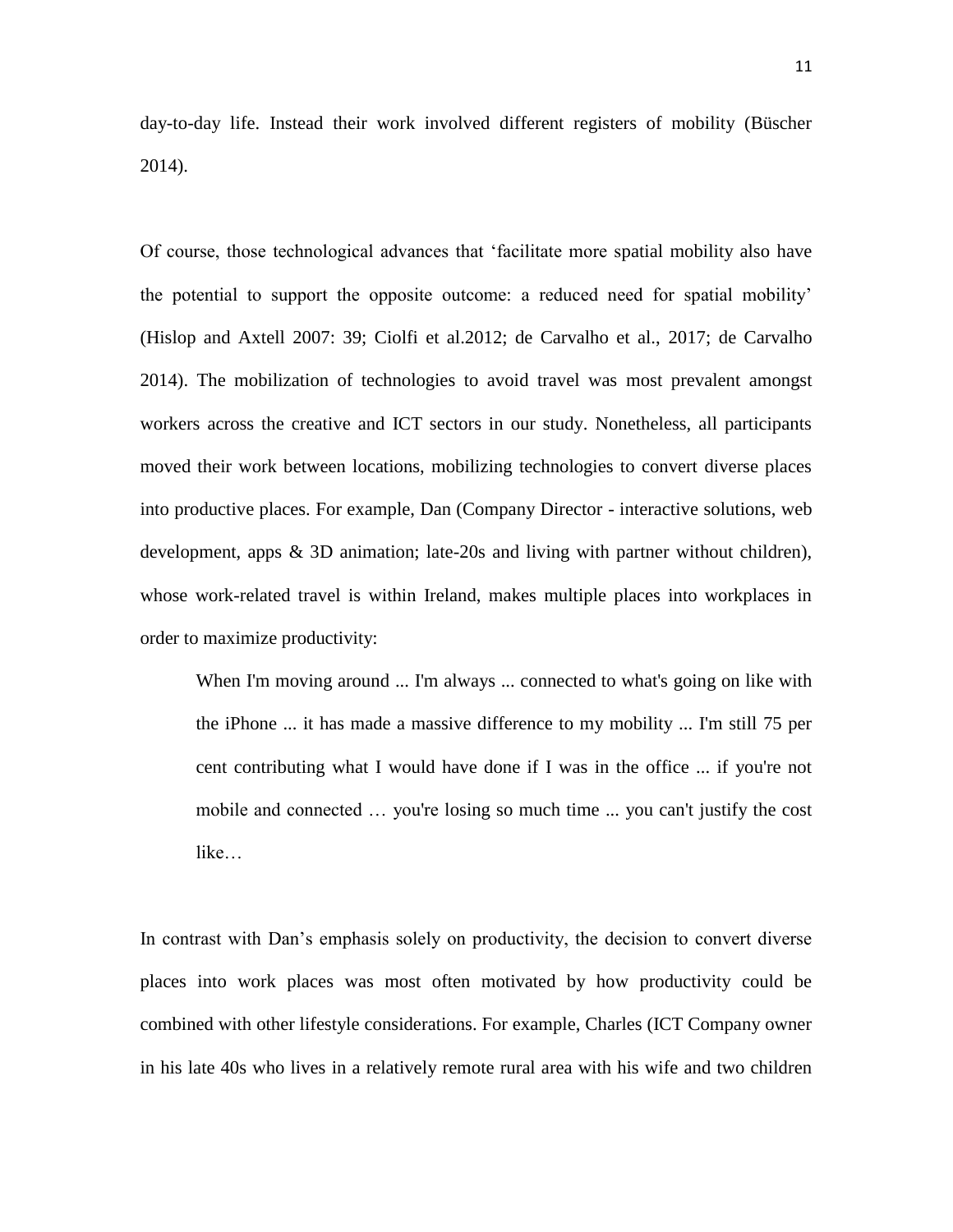under 10) is determined to maintain a home-based work lifestyle. He has an office in the city where a number of software engineers are based. However, after 25 years in ICT work in the US and Ireland, his aim now is to maintain a family and community-oriented lifestyle. Regarding work, he states:

In my past corporate life I did a lot of travel, and I am kind of allergic to travel. It takes a lot to make me move ... I don't go meet people if I can, because the level of effort is very high ... My contact with IT employees, salespeople and clients is done via email … it is wonderful because you spend more real time with your children and also do the household chores which are shared better… taking the children to school and so on.

Life stage is central in Charles' account as his aversion to travel and ability to choose a relatively sedentary lifestyle arise from his early-career hypermobility and current status as a company owner. He also makes creative use of ICT technologies to enable 'real time' presence with his family and in his locality while maintaining work relationships at a distance. Charles brings a portfolio of life activities together in a particular place and works hard to protect it as a place of both work and family life. Similarly, Sean (Marketing Consultant and Director of a software development firm, in his 50s, in second marriage with two children at home) manages his work/life by limiting travel and working mainly from home: 'I focus my travel. I try not to travel every day if I can. … I try to treat myself as a sort of a business in itself, do that as efficiently as I can'.

These accounts can be read in relation to Feher's argument that individuals are increasingly becoming 'entrepreneurs of themselves … investors in themselves' (Feher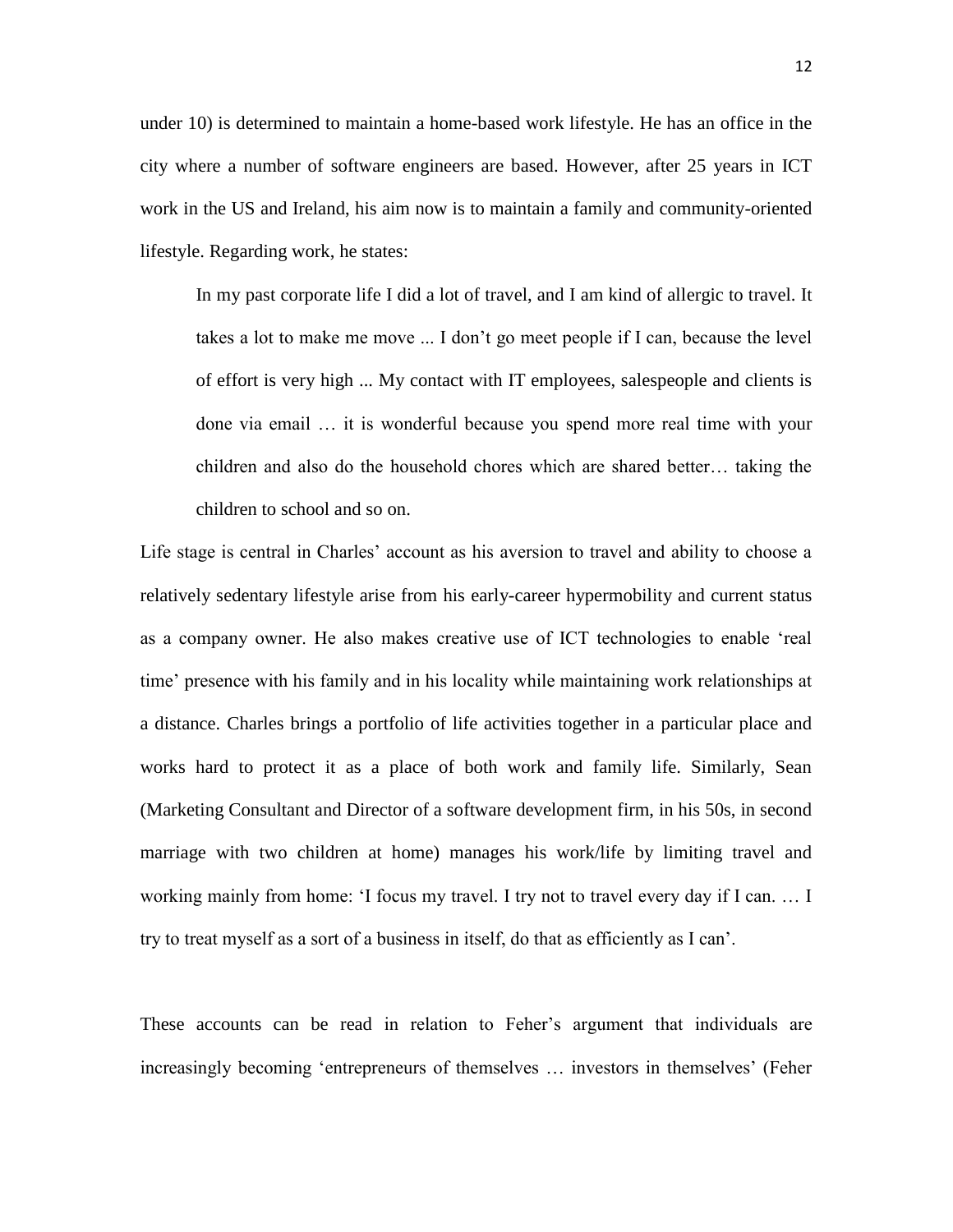2009: 30). Feher contrasts the Fordist labourer who entered into an employment contract to sell his/her labour with 'a new form of subjectivity: human capital' that he sees as characteristic of post-Fordism (Feher 2009: 24). This human capital does not just relate to investments in education and training but to 'all that is produced by the skill set that defines me' (2009: 26). It arises from 'the things I inherit, the things that happen to me, and the things I do' (ibid.). As such, the management of work places to optimise skill and lifestyle preferences helps to optimise, maintain and interweave personal and professional human capital.

Sara (Self-employed web designer and developer, married and in her mid-30s without children), like Charles, tries to minimise travel and work from home to achieve her preferred home-based lifestyle:

I do leave my house, and I probably go out for meetings [locally] once a week and I'm definitely going [to another city], or at a conference or giving a presentation on a BarCamp,<sup>5</sup> or whatever  $\dots$  which I consider to be travelling for work, once a month. But I do try to restrict it to just once a month … My preference is to work at home … I could do it from anywhere in the world as long as there was an ashtray and some broadband, but … I think I'm just a home body and … I like my husband being around.

To simultaneously preserve her home-based work location and attract work, Sara has to get her name known and become her own on-line brand (McRobbie 2005):

I have a male communication style, I know that and I'm aware of that ... it doesn't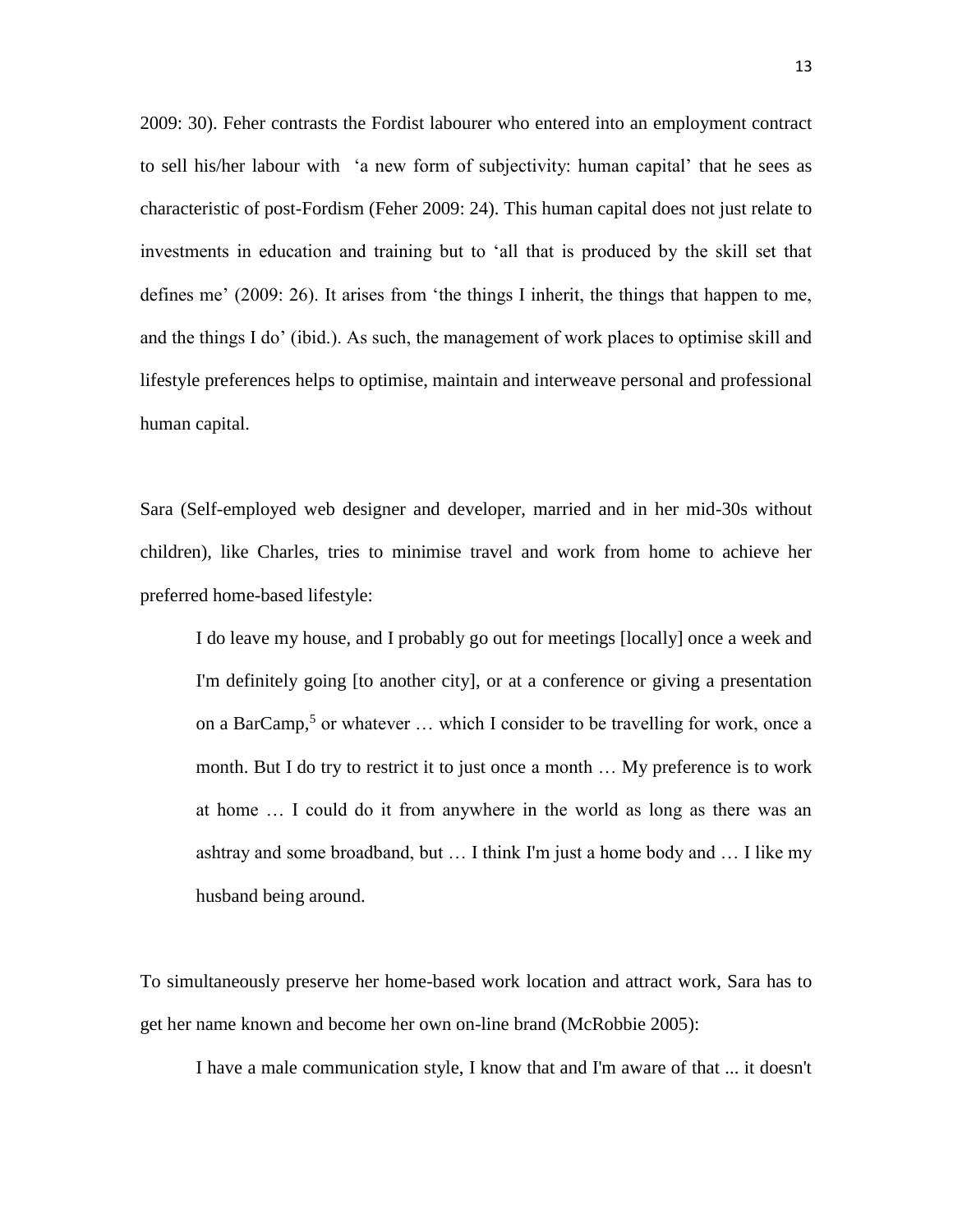extend to anything other than the way I ... manage my business... I am my own brand... the snarky opinionated ranty crankypants stuff, and that's how my brand is built...

Like the other informants, Sara produces immaterial goods i.e. 'a service, a cultural product, knowledge or communication' (Hardt and Negri 2000: 292). Immaterial labour is 'not only … founded on the exploitation of knowledge but of the entirety of human faculties, from relational-linguistic to affective-sensorial' (Morini and Fumagalli 2010: 235 ftn 2). However, because 'knowledge accumulation is individual by definition', it relies on the affective labour of communication and translation; there is a 'constant need of relational activity' (Morini and Fumagalli 2010: 238). In communicating, translating and delivering her service, gender becomes part of what Sara produces and is fused into the promotion and content of what is offered (Adkins and Jokinen 2008). Her selfconscious masculine style mobilises gender transgression and provocative opinions to garner attention and insure against brand dissipation or depreciation. It is part of Sara's portfolio of human capital: a strategic means of promoting herself as a business; a post-Fordist subject of human capital who manages 'a portfolio of conducts' pertaining to all aspects of her life at once (Feher 2009: 30). Her gender, via obvious gender playfulness and transgression is put to work to shape reception and consumer response.

Turning to those informants who were academics, some of their work activities, such as presence in lecture theatres at specific times, are place-specific. However, they all move work from place to place as a means of enhancing work creativity, productivity and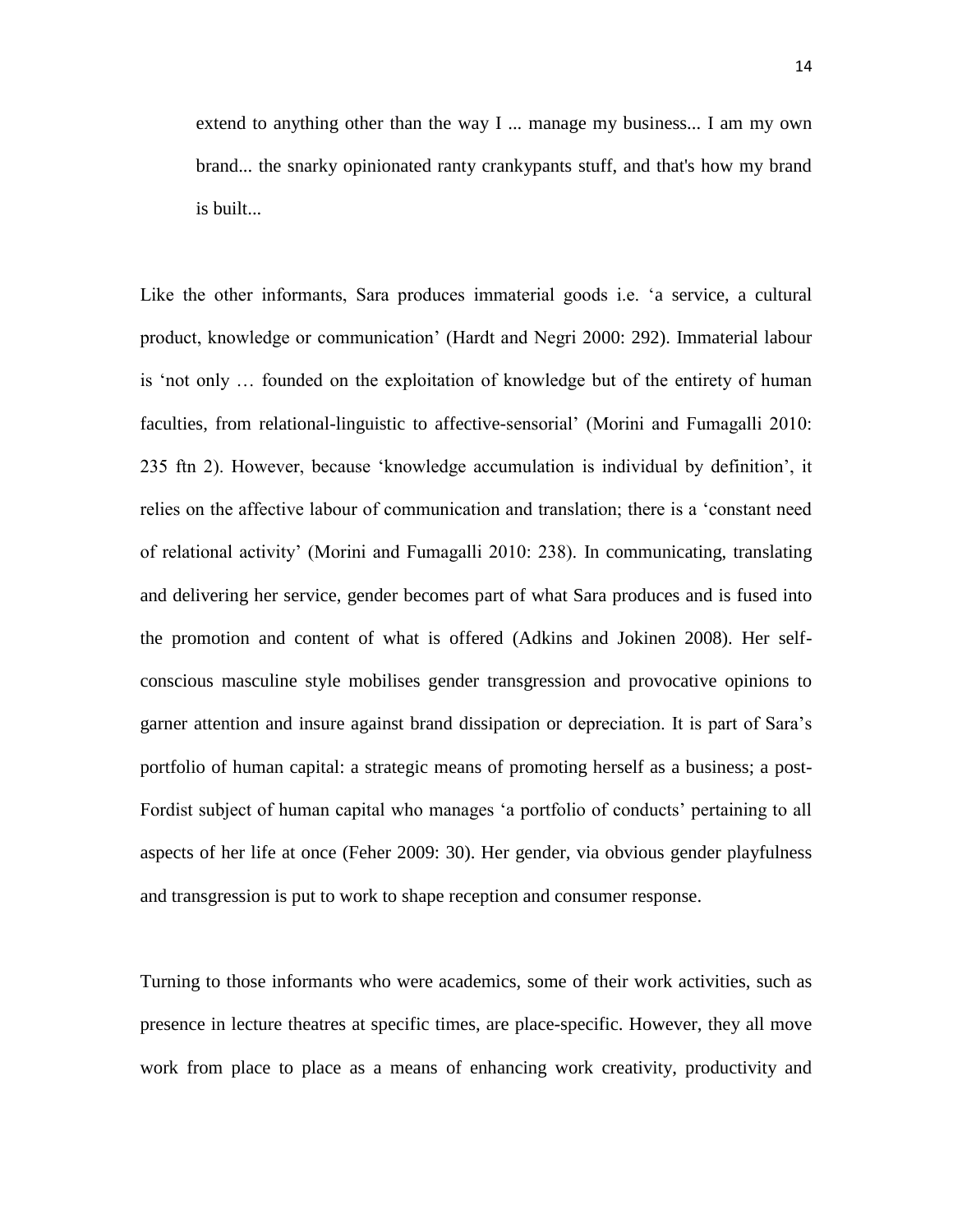collaboration. For example, Jenny (Lecturer in her mid-30s, single and without children) purposely moves in search of specific resources for productivity (e.g. peace and quiet), for comfort (e.g. places where she can get a coffee or a beer), or connectivity (wireless). She notes that when she experiences too many interruptions she takes work home: 'So the two places would be work and home. On the very rare occasion I might go to a wireless cafe. … so I will occasionally go to some place where I can also get a coffee, or a beer and it has wireless'.

Similarly, for Tom (Lecturer, in mid-40s and single without children), work moves across all life locations because 'work is always with me…'. However, he observes that 'because most of what I do can be done effectively using computer technologies, I don't really have any need to sit down with somebody.' Nonetheless, he seeks out social contact in work because 'it's more fun, or it can be'. He adds that 'because humans are social animals … to be able to take advantage of that when that opportunity arises … is important I guess.' In situations where face-to-face collaboration is sought, Tom notes that:

… it's frequently easier to go to a neutral location … we'd probably never get anything done unless we decamp. But being mobile allows us to choose locations where the potential to be interrupted is much lower and then there are all the benefits, you know, stimulating environment, etc.

The necessity of face-to-face contact to accomplish key aspects of knowledge work and the significance of place for optimising collaboration arose in many accounts.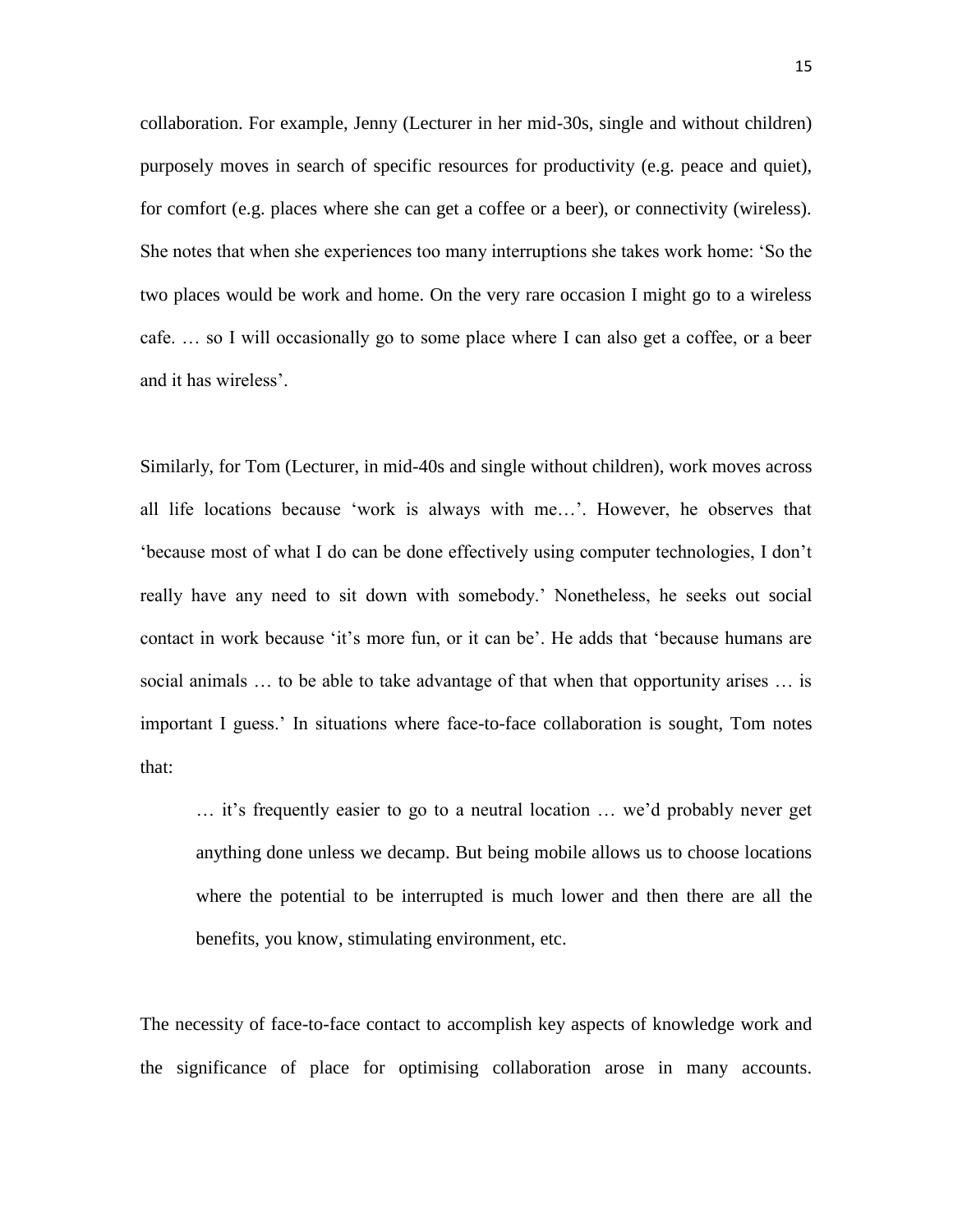Knowledge, to actualise its productive potentiality, requires the development of 'a net of relations; …if confined to the individual, knowledge is unable to grow productively' (Morini and Fumagalli 2010: 238). While relational, emotional and cognitive activities are relatively place independent, they require particular place ambiance.

Making work possible across multiple locations is adopted as a strategy to combine work and childcare in Aoife's account (Lecturer in mid-30s, married and with a new-born baby). Despite work having been 'technically more mobile' for some time via her mobile phone and laptop, Aoife explains that she would avoid working on trains because of difficulties concentrating. However, since the arrival of her baby she brings her laptop on all journeys to optimise work time and because the wider availability of broadband on trains enables this. If reproductive work in Fordism was seen as economically and socially external, then Aoife's account concurs with Gregg's findings that the work of childcare in post-Fordism is rendered 'invisible, a matter for women's private concern' (2008: 293).

The spatial mobility and multiple work and living possibilities (often afforded by ICTs and social media) transacted by these workers suggest a 'colonisation' of more and more spaces (e.g. home, cafes and travel spaces) by work. Workers are constantly managing the relationship between work and place, often relocating to achieve an optimum productive and creative work environment, to make a 'mental shift', or facilitate lifestyle choices, domestic or caring demands. Their accounts point to how technologies become 'plastic' as they are opportunistically incorporated into practices of everyday life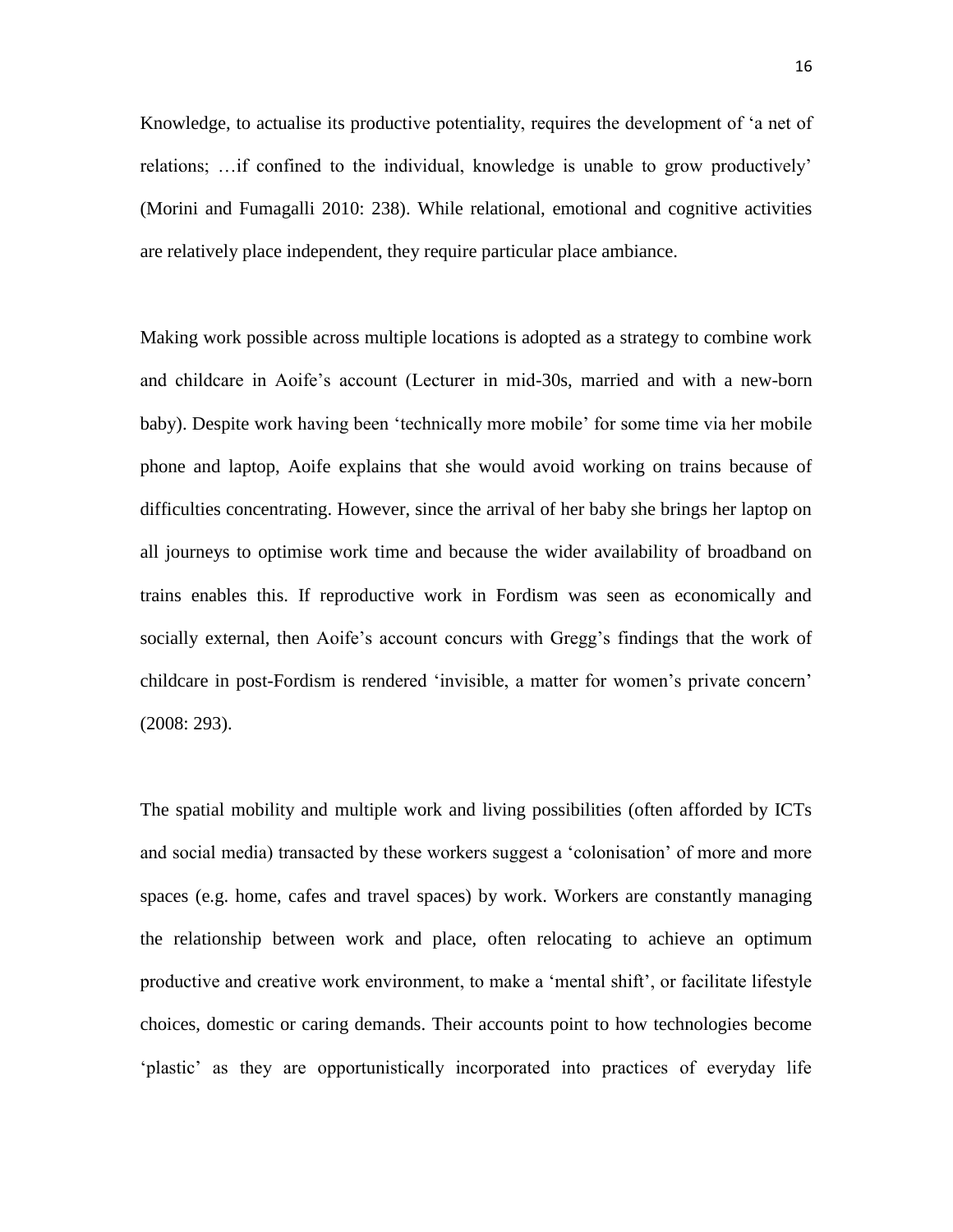(Büscher 2014) in combination with decisions about where specific tasks can best be accomplished. While work moves across places, we found much less evidence of what might be considered 'life' activities taking place within the workplace. Those that did arise involved a father whose children joined him in the office in the absence of a carer at home, and a company manager who worked from Spain for a month so that her son could take a Spanish immersion course. The latter is the one example of when technology and travel combined to enable work availability when affective bonds required physical presence (Gregg 2008: 287).

For those without children, the turning of multiple places into places of work related mainly to creativity, productivity and sociability, but for those with children, the strategic blurring of life and work places enabled the flexible combination of work and family. Amongst those taking part in this study, middle-aged fathers were better able to determine where work was done, while mothers tended to adapt work to multiple places opportunistically to make more time for their children. The Fordist division between spaces of work and home, or posing of labour versus private life places are undermined by the mobility of work across places in the above accounts. Instead, places are made, remade and hybridized as they are 'skillfully used in managing relations with others' (work colleagues, family, or friends) (Brown and O'Hara 2003:1577) and, relatedly, as a means of enhancing productivity and creativity. The accounts discussed above point to the ways in which capitalism has come to 'imprint itself' on more spaces, not least via the affordance and suggestion of new opportunities for work. Yet, it is mainly in the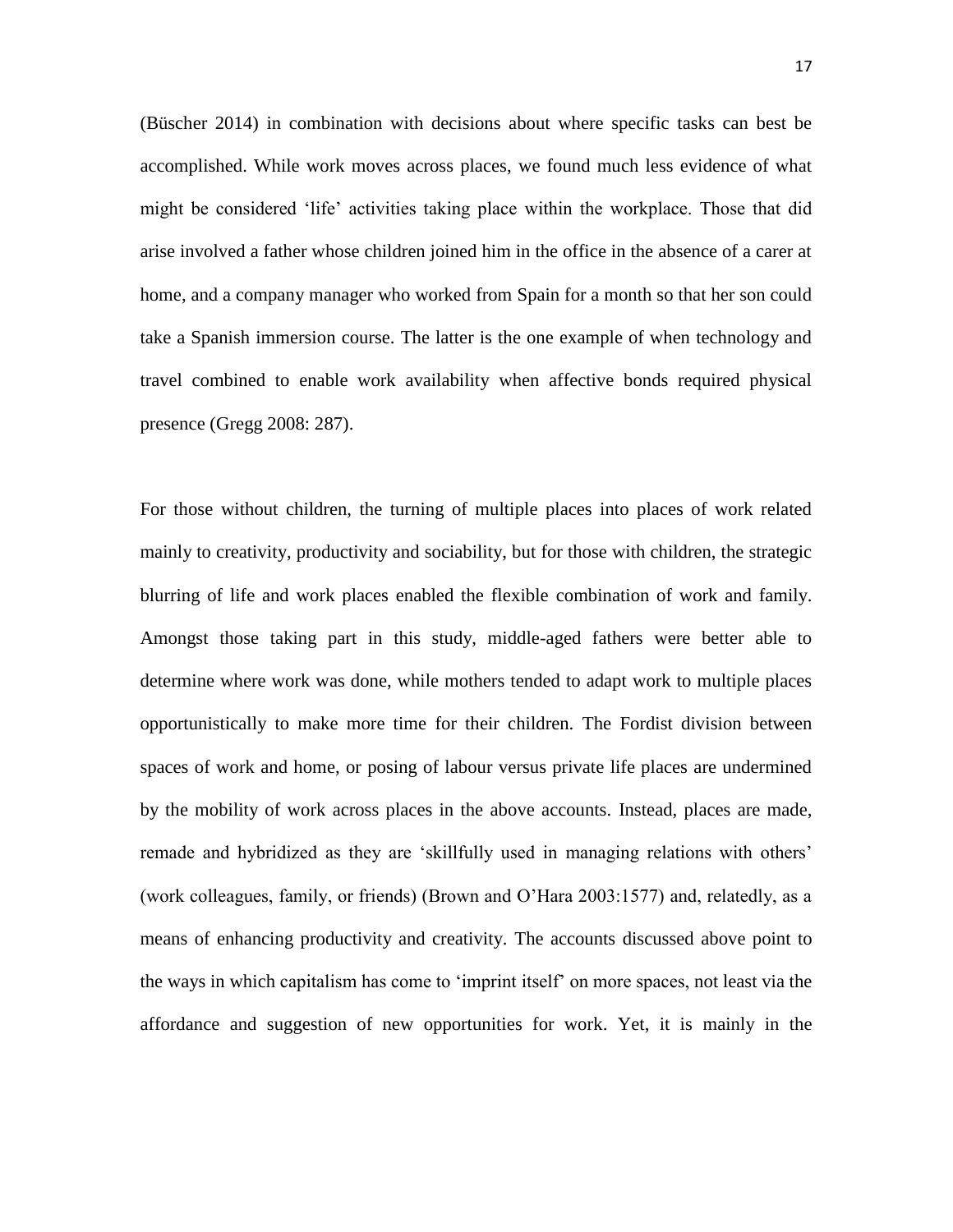relational aspects of social reproduction or 'life world' that tensions surface in these workers' choice-framed narratives of work mobility and place.

# **Reconfiguring the boundaries of working-time and life-time**

The shift to post-Fordism is also associated with rearrangements of work time. If labour in Fordism was measured via abstract units of clock time, this form of measurement is deemed incapable of capturing 'the complexity of the temporalities of contemporary work practices' and the 'utter discontinuity in the relationship between working time agreements and working time practices' (Adkins 2009: 334; see also Hardt and Negri 2004:65). Moreover, the centrality of vital faculties to post-Fordist work is seen as dissolving 'temporal limits between working-time and life-time' (Morini and Fumagalli 2010: 240). Such temporal blurring might be expected if everything that defines the worker, from her skill set to inherited characteristics and lifestyle, goes into the commodity produced (Feher 2009). The impossibility of separating the product from the producer and extension of economic value to 'networks of social and vital relations' across all domains of society means that value is unhinged from 'human labour time' (or clock time) (Adkins 2009: 328/334). As such, value is seen to be 'constituted in novel forms' that involve the 'merging of time and matter' and 'a material reworking of time itself' (2009: 334/335).

While evidence for the merging of time and product emerges in our data, a desire to mark out non-work/non-productive time emerges in most of the accounts. However, for a few, the merging of work and life time was embraced and linked to a passionate commitment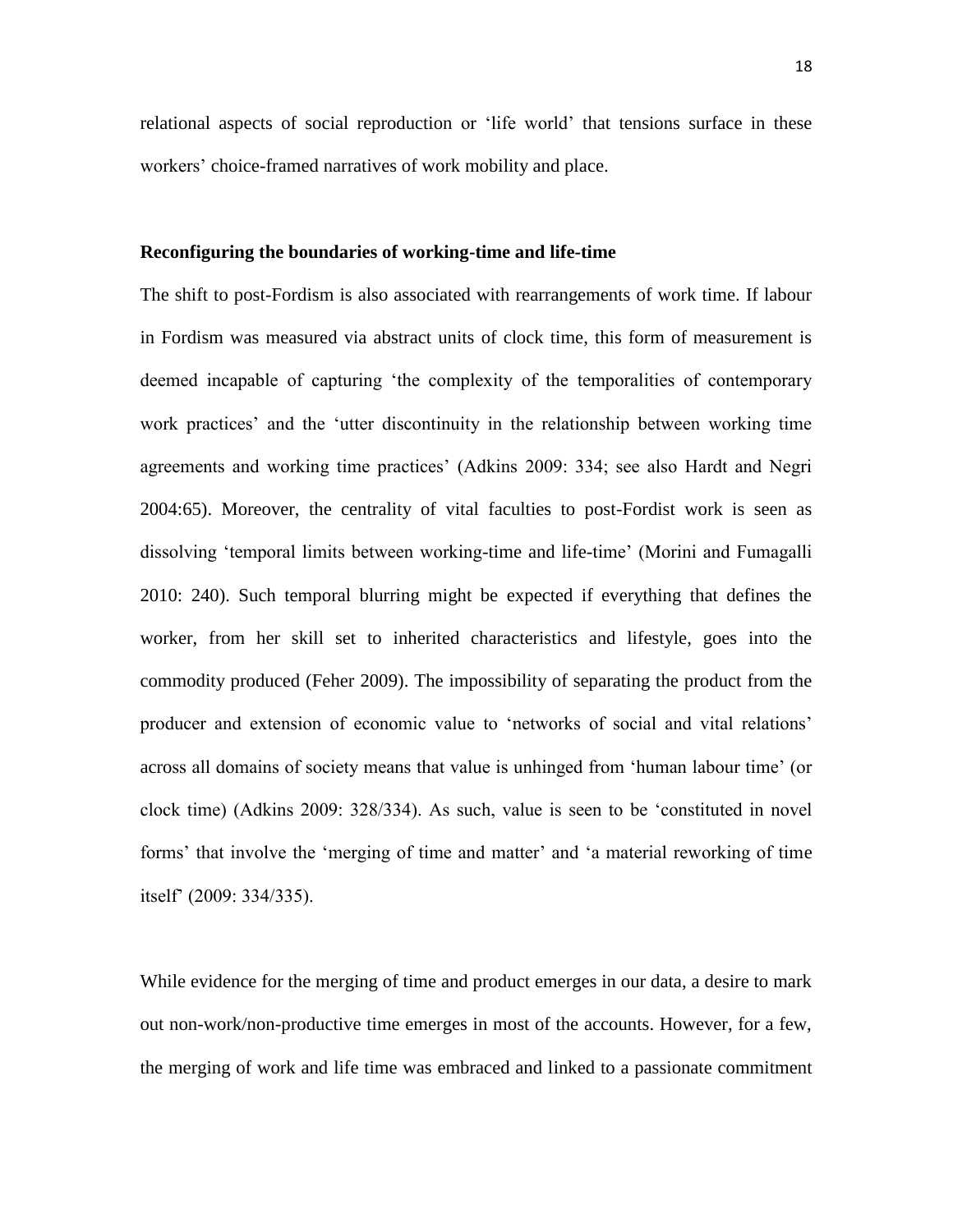to work and productivity. For example, Seamus (Independent IT entrepreneur, single man, mid-30s) noted:

it's very hard to just say, to divide the time between that's my job and, because they're the same thing, my job and my hobby. I recognise that it's unhealthy some of the time but at the same time, is it unhealthy to be doing what you love all the time?

This merging of work and life boundaries is also evident in Derek's (Business Owner, IT Entrepreneur, living with fiancé, late-20s) account:

When you work in a technology company ... there's a passion for the technology, as in you want to be a good programmer at the programming level. You want to be a good project manager at the project manager level … It's like being a race car driver or an artist, you have a, the passion is the number one reason, the interest, the excitement …

For Seamus and Derek, both relatively young and without children, time devoted to work is experienced as life enhancing and an expression of self, although Seamus is conscious of the view that this devotion to work might be unhealthy. Tim (Creative Entrepreneur with an online design and adventure company, in his late 20s with a partner based abroad and living temporarily with his parents) distinguishes somewhat between life and work activities, but appeared to intermingle these seamlessly:

> I'm in the pool at about 8.30am and then I train until, probably train until 10.00 or 10.30… yes, from 11.00 on and then usually I work … solid until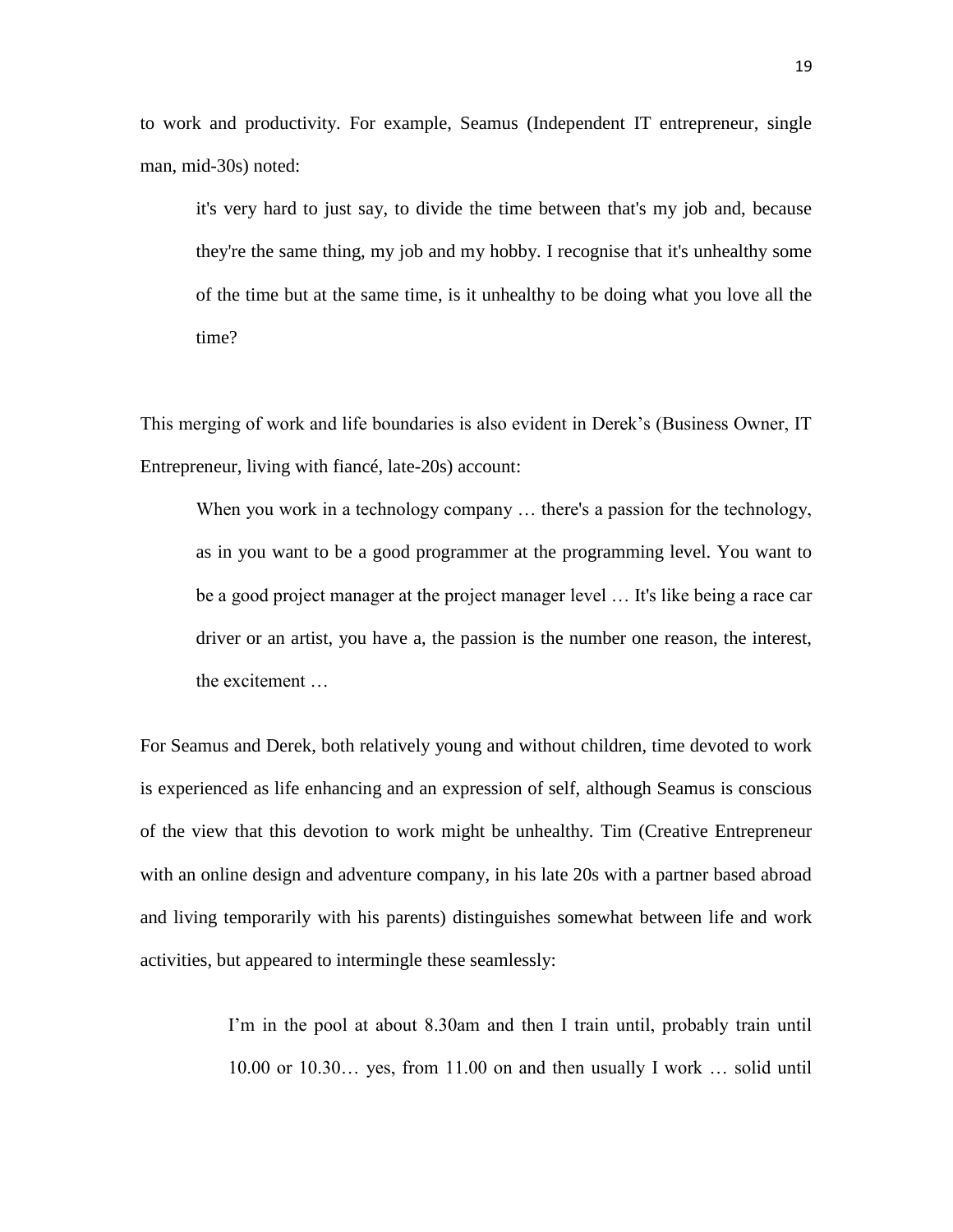about maybe 5.00 or 6.00. Then I'll go and probably get dinner and then I'll be doing more (triathlon) training. So that could be running or kind of turbo training on a bike or another swimming session, depends on what day it is in the week and then I'll probably come back and do a little bit more work just kind of tidying up stuff, it's more kind of more relaxed and everything so, because what I'm doing, even when I'm training, I'm thinking about stuff that I've been doing in the day and I'm generating ideas. Like I've come up with my best ideas if I was just lying on the couch with my eyes closed just thinking about stuff.

It seems natural to Tim that his work, because it involves ideas and creativity, is with him regardless of time of day, location, or activity and this omnipresence of work is positively embraced and combined with intensive sports training. As in Massey's 1990s study of the ICT sector in Cambridge, 'everything – even the exercise of the body – is geared to the productivity of the intellect' (1995: 494). Massey also found that these mainly men workers, while concerned about 'a competitive workaholism and the inability to keep things under control,…did not want to lose either the feeling of autonomous commitment or the possibility of temporal flexibility' (1995: 496).

Seamus, Derek and Tim's accounts suggest a similar dedication to work and support the view that 'life itself is put to work and … directly incorporated within the productive activity…' (Morini and Fumagalli 2010: 236). However, most of the young men contributors in the ICT and creative sectors projected a work/life divide into their future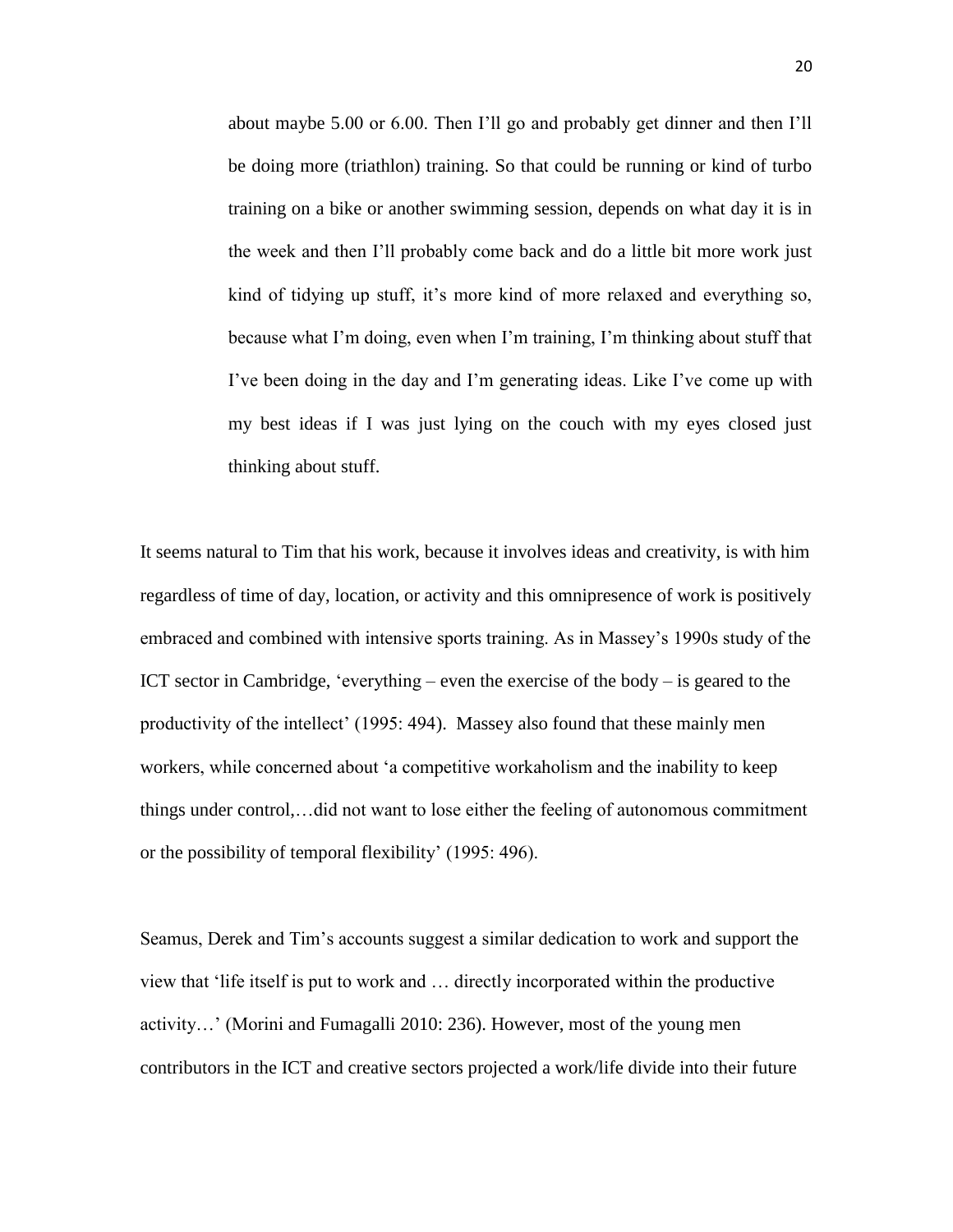imagined lives. For example, Damien (Director of small consulting company, living with partner, no children, mid-30s) identifies with the masculine embodiment of the alwaysconnected ICT worker, but is anxious about the implications of the constant work availability habit for establishing a family life in the future:

You know the stereotype of the big guy with the beard and the sandals in "The Simpsons" …with his computer everywhere he goes … he has to be connected to the Internet? And a certain amount of being in a technology company means you need to be connected as much as possible … maybe we should step back a little bit from the business, accept a lower level of service for our customers, and go onto the next step … in life, which is creating a family, buying a … family home and … settling down really … So in terms of work-life balance and the busy schedule you kind of sometimes ask yourself "is it all worth it?"

Damien's temporalising practices with regard to work and life can be understood in terms of what Freeman (2010) calls 'chrononormativity'. For Freeman, time 'binds' our bodies 'into socially meaningful embodiment through temporal regulation: … the use of time to organize individual human bodies toward maximum productivity' (2010:3). This temporal order produces expected heteronormative life trajectories so that there is a 'right' time for particular life stages, such as intensive career focus and establishing a family. For Freeman, these assumptions and their normative power reproduce capitalist ideologies and have the effect of disciplining bodies to be 'productive', both in relation to social reproduction and the economic production of commodities and capital. While younger men projected anxieties about combining work and life into a (hetero)normative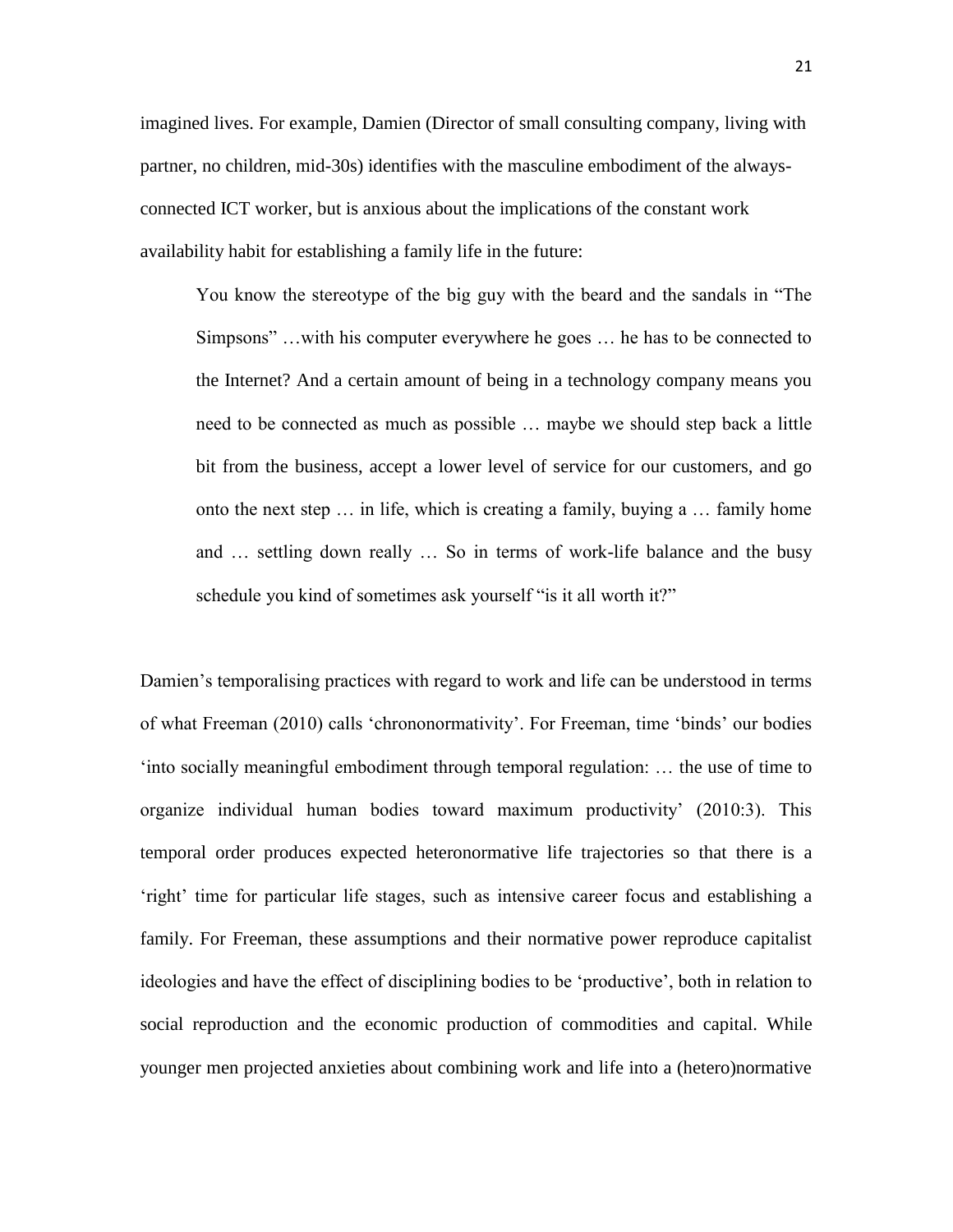family-oriented future, those middle-aged men with a firmer footing economically demonstrate more freedom to shape their work time around chosen lifestyles (see earlier accounts from Charlie and Sean).

Although the women's accounts also suggested a high level of work commitment, they did not describe the merging of work and life in terms of a passion for work. And, while a few of the young women entrepreneurs articulated the same future-oriented anxieties as the young men, the accounts of mothers focused on the difficult task of unlearning 'always on' work habits in order to be available to their children. For example, Sharon (Creative Entrepreneur in online services, in her late 30s, married and the mother of three children under ten), like Damien, projects into the future, but with more concrete plans for how she will combine work and family:

In 5 years time ... I think I'll probably still be working, still doing it until 3 o'clock or 2 o'clock, maybe doing a 4 day week because I'm just very conscious of time passing, I just don't want the kids to be latchkey kids, I don't want them to think back on their childhood "Mammy was always working. Mammy was always on Twitter. Mammy was always just trying to get this email done before"...

Sharon's account reflects the 'social importance of care and presence in defining what it means to be a parent or kin' (Strathern 1999:14). The never-ending status of parenthood (and motherhood in particular) is signalled by her determination to contain work time now in order to prevent being evaluated negatively by her children in the future.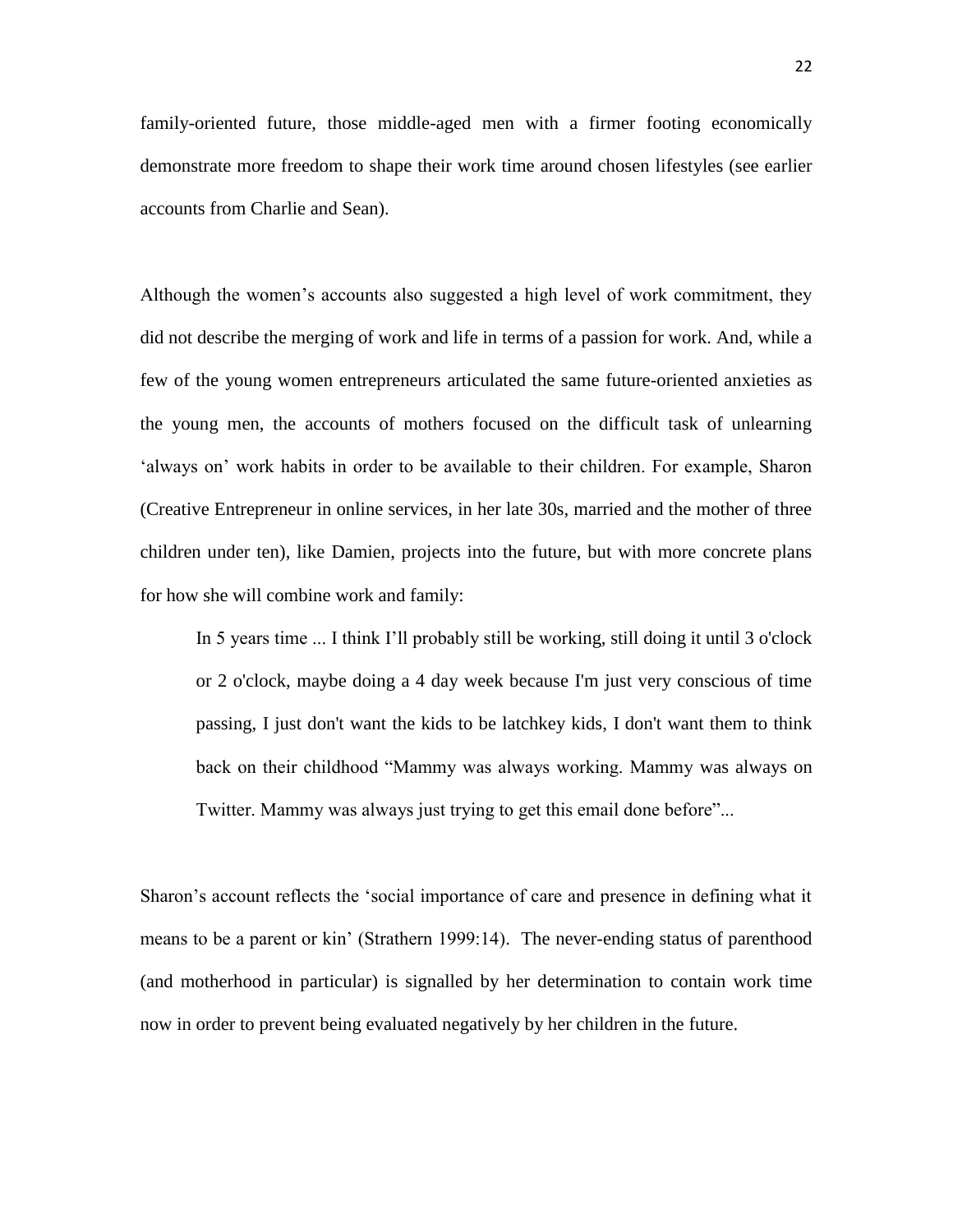Kate (Creative Entrepreneur in online design, in her late 20s, with a partner but living alone) struggles against work habits that assimilate life in order to protect her health:

…the first half [of the day] is purely administration work, so emails, correspondence, invoicing, following up on invoices, that type of work and then usually after, in the afternoon, the creative side so it's, it is full on design where I try and actually have had all the discussions I need to so I'm not interrupted for the afternoon and it's purely on development. That would probably go on till 6 or 7, stop for tea … usually just head away for about an hour, just to get time out, but I'll always come back and it's usually from, between 10 and 12 but it could be 2 in the morning as well (laughing) … And it just got too much and after about a year you really start to notice the ill health effects of it.

Health concerns were most prevalent amongst other contributors in the creative industries, and highlight the 'new realms of pain and injury' that accrue from the excessive demands of 'always-on' work practices (Gill and Pratt 2008: 15).

In contrast with those in the creative sector in particular, academics were more positive about the 'always on' nature of their work. For example, Jenny (see earlier) notes that work is always with her: '...I live my work ... I do it at home, I do it in the office, even if I'm travelling … I plan ahead because I never know when the mood to work will strike me'. Similarly, Tom (see earlier) states that 'because of the nature of work, it's always with me, so I don't consider going to work so much because, you know, I'm always working'. The temporal and spatial flexibility enabled by academia is embraced by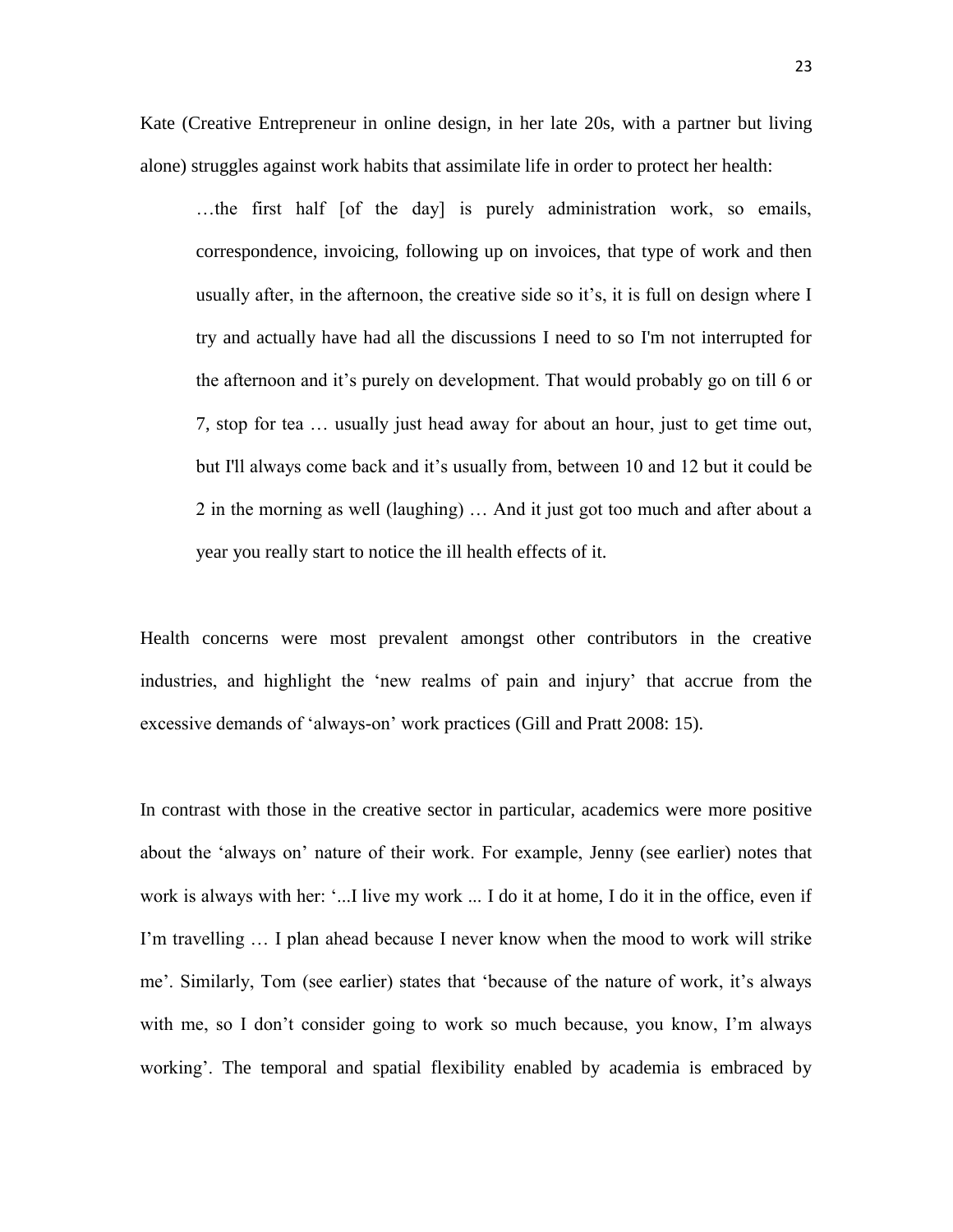Elaine (Lecturer in her mid-30s, single parent with a teenage daughter) as a means of combining work and family:

if I get a call from the school to say my daughter's sick and I need to take her home then ... when you're working on teams ... and there's different people performing different tasks, the fact that you can stay in touch with them, maybe outside of hours as well, so you know what's been going on when you get in the next day, that's useful as well.

It is time/space flexibility rather than the merging of time/space that is appreciated by Elaine as a way of avoiding work/life conflict.

There is no temporal unity of measurement in these accounts, working time and nonworking time combine unevenly in the achievement of outputs. Although the location of value solely or primarily in 'the behaviour of working subjectivities' (Morini and Fumagalli 2010: 249) was confined to the accounts of a few men in their 20s and 30s working in both the ICT and creative sectors, work and productivity were central sites of value in all the accounts. Yet, to the extent that there is an 'assimilation between labour and life' in these young men's accounts, their family aspirations generate 'a potential contradiction within the working subjectivity itself, creating idiosyncrasy and instability in the basic organization of individual lives' (2010: 239). As such, even those accounts that are primarily framed by productivity also express concern about how a socially meaningful life trajectory that makes time for relationships and activities beyond work might be achieved.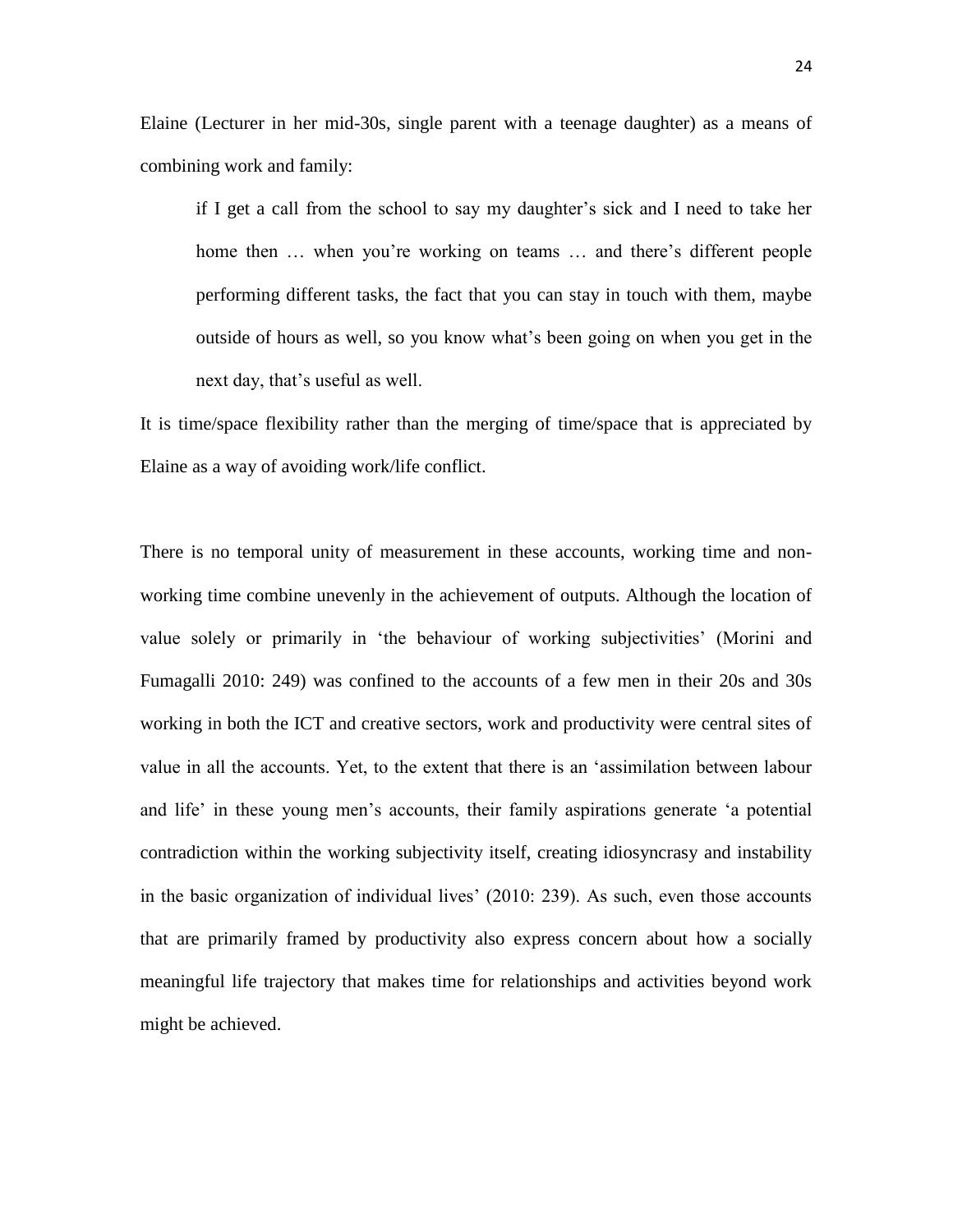While respondents who are mothers struggle with the actual demands of childcare, the battle for fathers is more about bringing about the conditions for a lifestyle that comfortably combines family and work. The responsibility for creating conditions conducive to caring and family are not articulated in relation to the state or the employer, but rather as matters of workers' own resourcefulness in negotiating work/life time /spaces and in more nuanced gendered terms than in the past. In the section that follows we consider how the relations of spatiality and temporality discussed above shape the ways in which work and life (linked to, but not defined by production and social reproduction) are lived.

## **In search of boundaries**

In the transition to capitalism the reproduction of labour-power gained new significance and social processes and institutions dedicated to social reproduction were identified as separate from the sphere of work (Gill and Bakker 2006: 41; Bakker 2007: 544; Federici 2004). In contrast with the sphere of production, which was shaped by roles of commodity exchange, 'the sphere of reproduction [was] one that value[d] selfless giving, … exalt[ed] people's unconditional ties … and justifie[d] social services' (Feher 2009: 32). This Fordist production/social reproduction distinction worked to naturalise 'an arbitrary division of labour between what ended up being considered productive and what did not' (Alessandrini 2012: 13). This naturalised separation of spheres is seen as dissolving in post-Fordism, not least as a result of the kinds of work/life time and place blurring evident in the above accounts. Moreover, an intensified reliance on diverse social and vital relations is seen as spreading production across myriad social domains to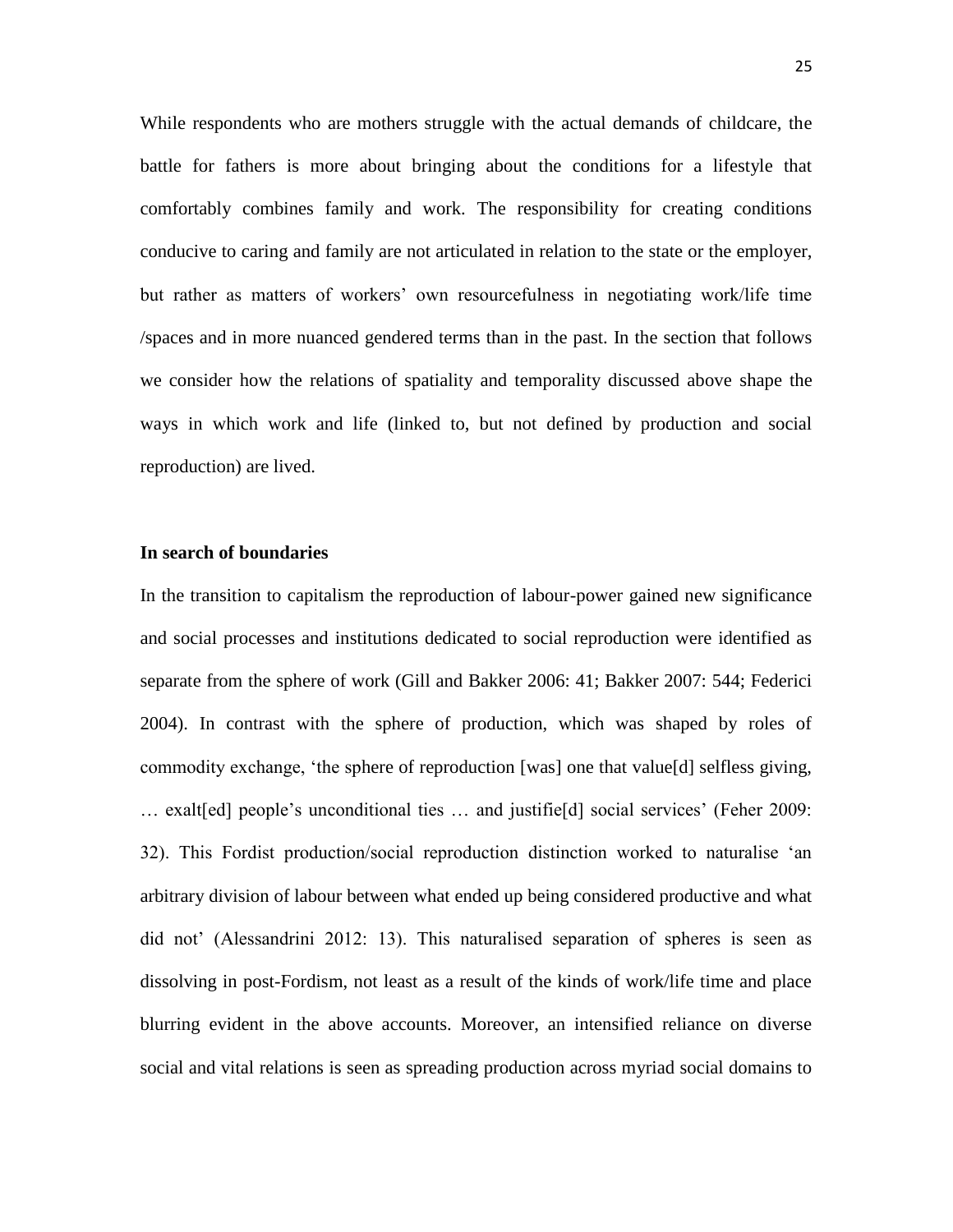the extent that the boundaries between productive and reproductive time/spaces are no longer self-evident (Morini and Fumagalli 2010).

In contrast with such theoretical assertions, all of the contributors to our study (albeit to varying extents) adopted spatial, temporal and technological strategies to create boundaries between these activities. While some expressed ambivalence regarding boundary making, others described setting boundary rules and trying to adhere to them. For example, Charles (see earlier), one of the informants who was most optimistic about combining work and life, noted that:

Work, especially when you enjoy it … can become addictive, and follows all of the patterns of addiction ... I make a very conscious effort not to get stuck in the workaholic track – keep the Blackberry out of the bedroom … I have rules to separate when we have dinner time, or together time ... we do consciously think about putting things aside, locking things away in that sense ... I would make sure the voicemail is on when we are having meals…we organise our lives so that there is clear differentiation as to what is working and what is leisure, *you need to be disciplined for that* (emphasis added).

Damien (see earlier) guards against the seductions of connectivity to avoid becoming like 'those people who are addicted to checking their emails'. He creates boundaries around work electronically by turning off his phone at 11pm and his email at 6 or 7pm: 'I try and manage my off-time because I find that you burn out ... and then you get sick of work and you end up avoiding work…So *you have to be disciplined'*. Life outside of work is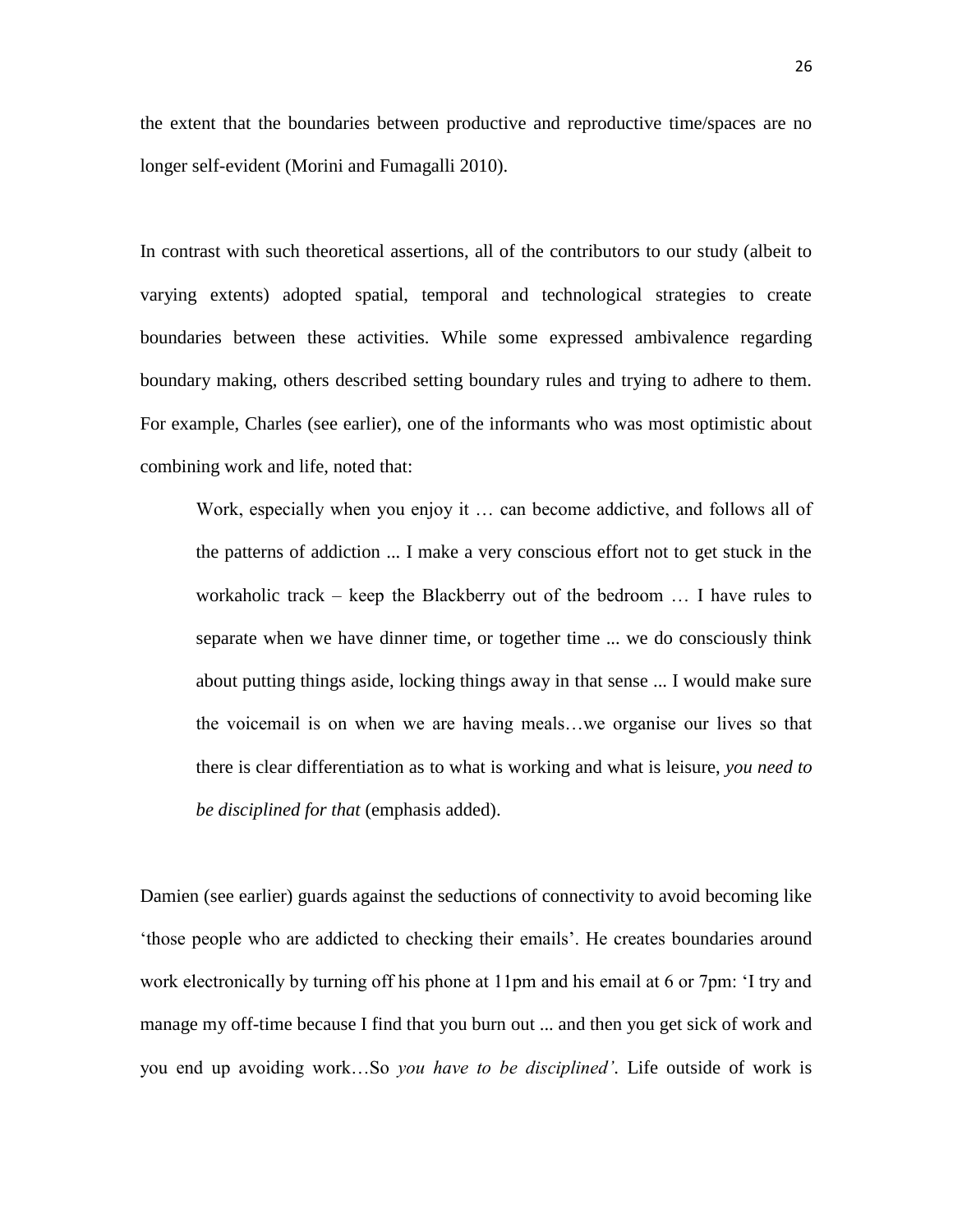described mainly in terms of time to rest and recharge in order to enjoy work again and thereby maximize productivity.

Although Seamus (see earlier) struggles against a perception that he should set limits on his work, the question of limits concerns him:

I'm still unmarried like, I don't have a family … so again, I'm not typical here maybe, but I love what I do, so I guess it would be my hobby … if it wasn't my job. So it's very hard to divide the time … because they're the same thing, my job and my hobby. *I recognise that it's unhealthy some of the time but at the same time, is it unhealthy to be doing what you love all the time?* … I don't have a whole pile of hobbies besides, besides what I do on the Internet and technology. I mean, that's just my passion and that's what makes it easy for me. I guess I'm lucky that way (emphasis added).

Philip (Lecturer, in late-30s and married and with two early-teenage children) also expresses ambivalence about setting limits:

I don't think I have [any boundaries]. For example, my wife is going to call in here [the office] now ... to take advantage of my better Internet access ... My kids call up fairly regularly ... In general they're collected by their mother but if there's after school or whatever they can come to me here and they can do their homework on the table here. So I don't think I set any boundaries. At home I would always be, most evenings I'd be online either checking emails or doing bits and pieces.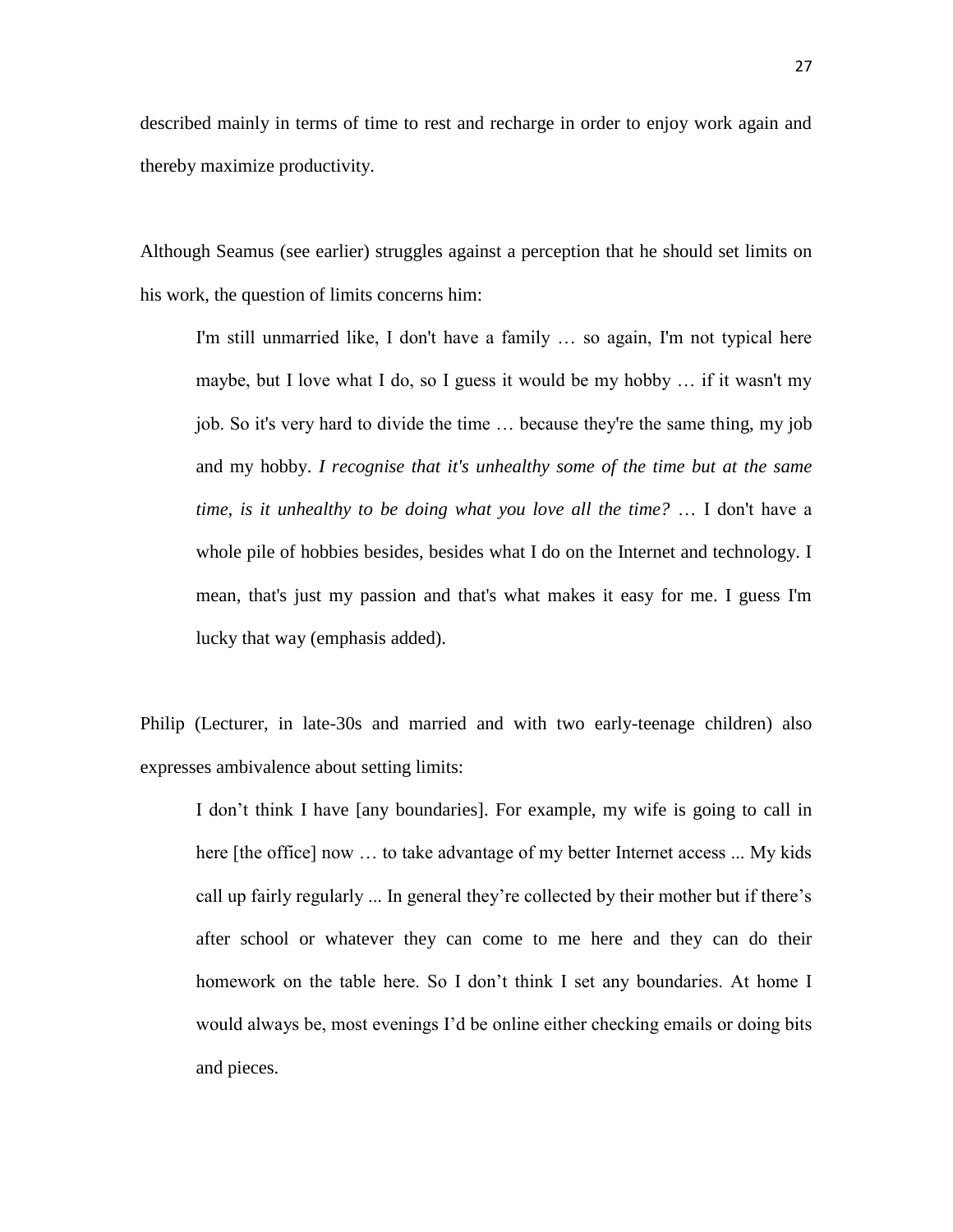Although he embraces the intermingling of work and life as enhancing flexibility, Philip ambivalently suggests that he needs to get better at boundary-making, which is presented as a personal failure to structure his time better:

I suppose the strategy is to have a more structured timetable … it needs you to be stronger, it probably does need me to go on a voicemail here at certain times of the day, it does need me to turn off email at certain times of the day, and not be so easily distracted and that requires *greater discipline*, definitely and *it's discipline that I promise to get better at* (emphasis added).

While Philip happily accommodates family and work activities in his work place, Sean, who works mainly from home (see earlier), focuses on how he can prevent the encroachment of home-based chores on his work time/space.

I just make myself inaccessible … I usually have the Skype set at hidden … Anyway, the thing is that *the discipline is very much based around the One-Minute Manager*, … And I had that perfected for a while… the determinate of my productivity now is me, so the only battle is with me and my laziness, or tendency to just get distracted … the room … [is] at a suitable remove from day-to-day life … I'm not necessarily being distracted too much … I've got reasonably good at exhibiting a sufficient level of stress and worry and fidgeting to make things go away … because I stay at home … … I'll often get, "would you do this? Would you do the dishwasher? (emphasis added).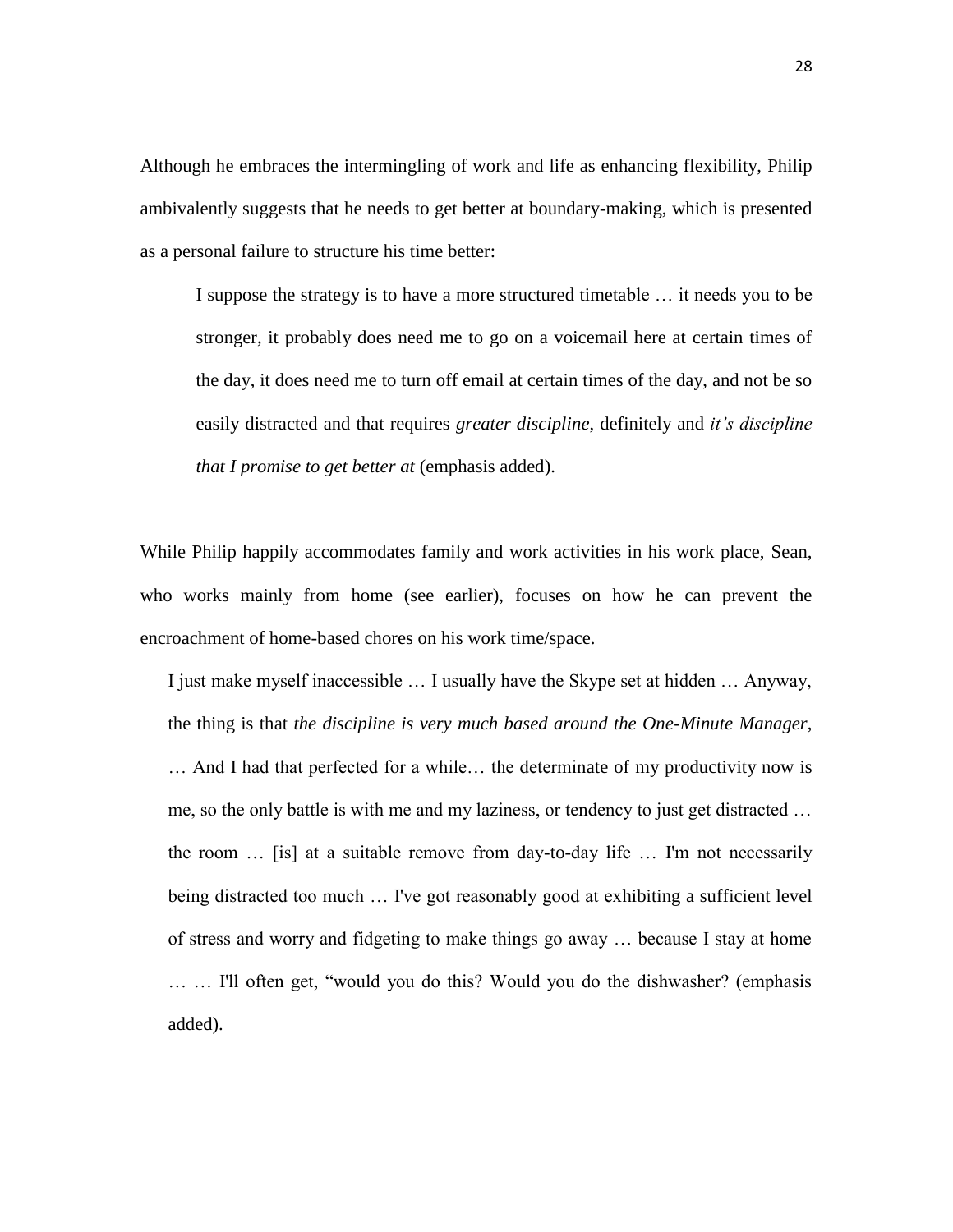Sean's efforts to maintain work routines in the home and to keep domestic work at bay reflect key characteristics of Massey's 'high-tech masculinity' (1995:491). Although most of the men's accounts suggested more flexibility with regard to domestic and caring tasks, most of the women contributors assumed primary responsibility for these. For example, Orla (Self-employed, online animation company, in her early 40s and a married mother of three children) set up her own business to facilitate family life and sees it as her responsibility to set time limits:

> Yes, well I suppose that's where *you need to be disciplined* and block off time … you can have a conference call to LA from home you know, on your laptop and all of that, I mean the fact that everybody has conference technology in their own homes now... So I think the benefits far outweigh the disadvantages. I think the disadvantages are easily overcome *with a little bit of discipline* (emphasis added).

Similarly, Angela (Managing Director and co-owner of small programing company; married with 2 children aged 14 and 9) describes her efforts to set up a personal Skype ID separate from her professional one as a means of separating work and personal calls at weekends. She also keeps her home office door closed to avoid being pulled into responding to email: '*you just have to be disciplined* in separating … the urgent from the important … particularly when ... at home'. The emphasis here is on preventing work from encroaching on the domestic.

Kate, (see earlier) struggles against the temptation to work 24/7 that contributed to her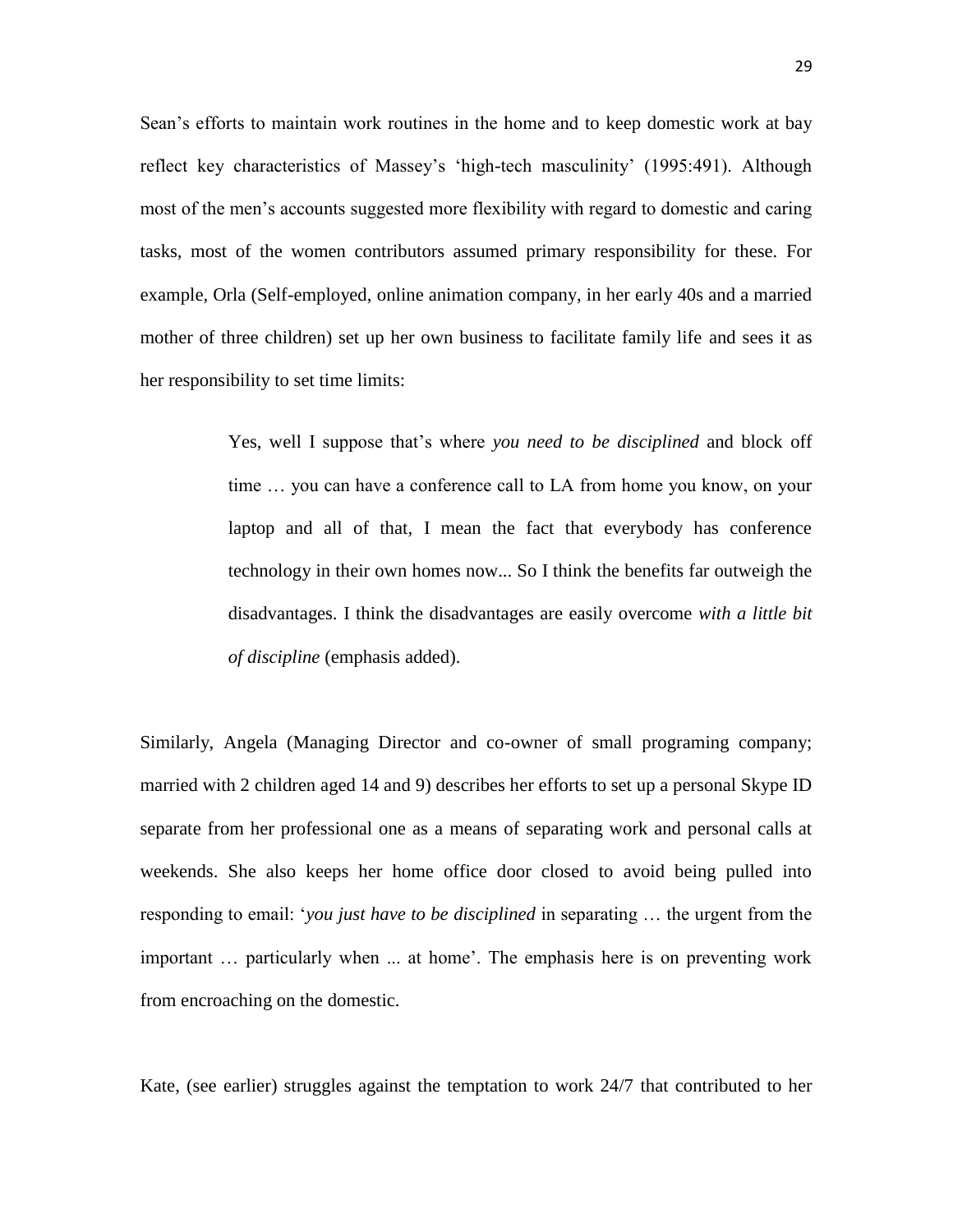recent ill health. Her response is to confine work to the office by moving the office out of home and not installing Internet in her apartment.

… it used to be the case that I might finish up at like 8 or 9 [pm] and I'd sit in bed on the laptop or at home and I just, my bedroom is work closed off now … *I've broken that rule on occasion*. If it means staying here [in the office] till 2 in the morning rather than take it home, I will stay here till 2 in the morning. And deliberately, well I've just moved into an apartment in town, I haven't got the Internet in purely, so that it will stop, I'm forced to now, to actually come into the office (emphasis added).

Although the addictive aspects of connectivity and work availability are experienced as oppressive, Kate emphasises her autonomy and agency in creating spatial and electronic boundaries. As in other accounts, these privatised and individualised practices are articulated as a sign of autonomy and a kind of self-empowerment.

In the post-Fordist economy, 'responsibility for economic viability becomes one's own, ongoing life problem', but is reframed as empowerment through a discourse of autonomy (Moore and Taylor 2009):

[A]utonomy is now seamlessly integrated into profit-making and what is presented as perfect economic rationality. The word "autonomy" comes from two Greek words for "self" and "rule", and the ideology of self-rule suffuses knowledge-producing work environments (2009: 111).

Yet, discourses of individual ability to set rules and achieve autonomy 'mask an actual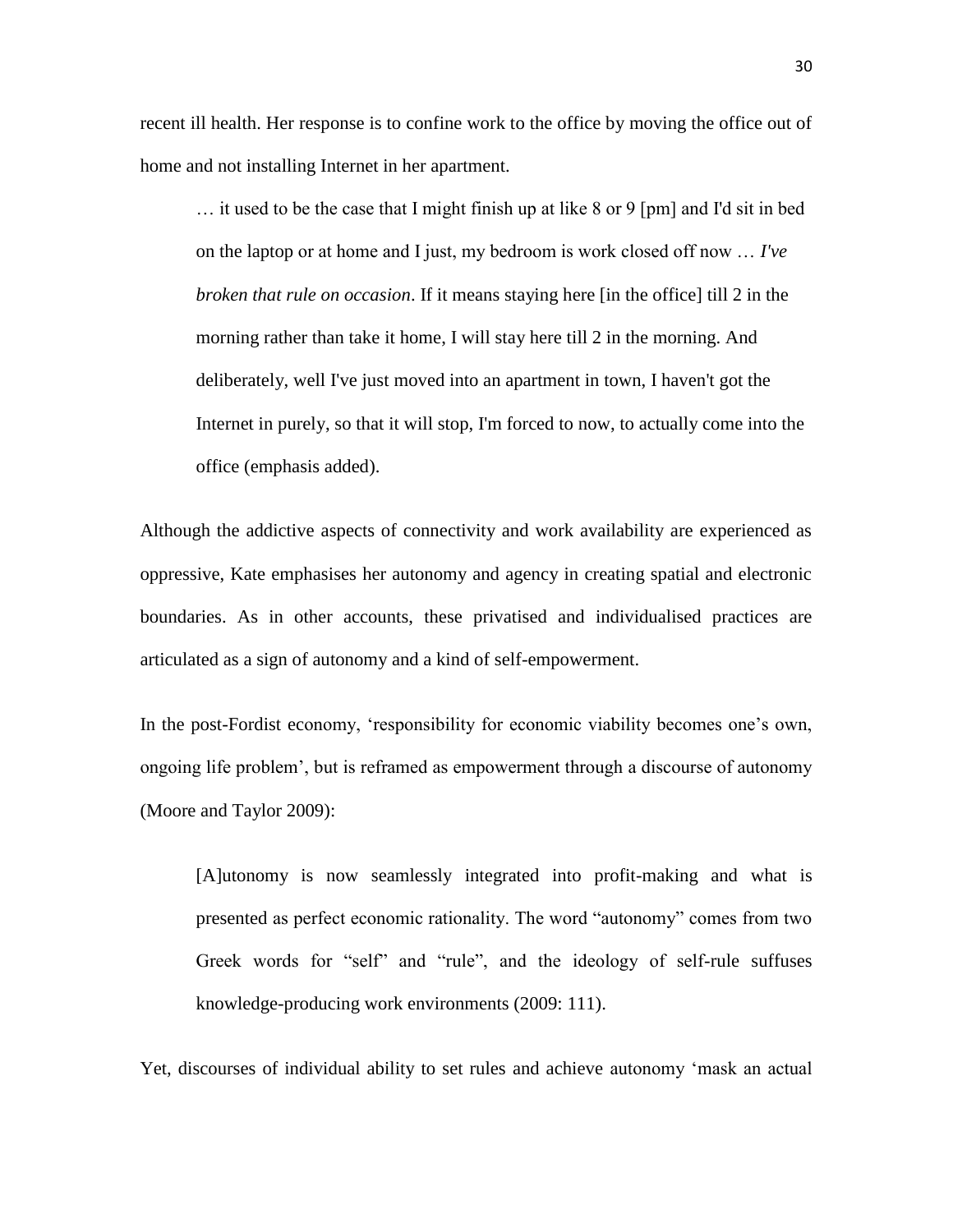erosion of real autonomy' (Büscher 2014: 228). Instead, 'a new kind of self-disciplined worker-citizen' emerges whose focus is more on self and lifestyle than social or collective issues as the 'operations of power … ensure that one learns to find mistakes in oneself and then hold oneself to blame' (Brunila 2012: 12 in Büscher 2014: 229).

The personalised sorting of work and life spheres articulated in the above accounts reconstructs work and family through the connections and divisions made between places, people and things, such as communication devices (laptops, iPads and smart phones). While ICT technologies afford different 'styles' of work, life and identity, it is the spatialising and temporalising practices through which workers interact with these affordances that produce particular work/life arrangements. Work and life temporalities are separated and sorted via the individualised and contextualised creation and refusal of technological and spatial boundaries and are articulated as practices of self-discipline. Such self-disciplinary practices form spatial and temporal frameworks that simultaneously organise individual bodies, populations and economies (Grabham 2014).

Despite the promise of autonomy, the temporal and spatial practices that distinguish work and life are framed by gendered (e.g. compare accounts of Sharon, Kate and Elaine with those of Charles, Derek and Seamus) and classed self-regulatory norms (middle-class aspirations and practices of all workers taking part) of high level work performance, availability and flexibility, as well as norms of family, care and leisure. The racialised structuring of the KE into high and low-skilled labour and the ways in which this is managed by immigration and labour market regimes remain outside the frame. As such, the risks of capitalism are displaced onto individuals and households and 'productivist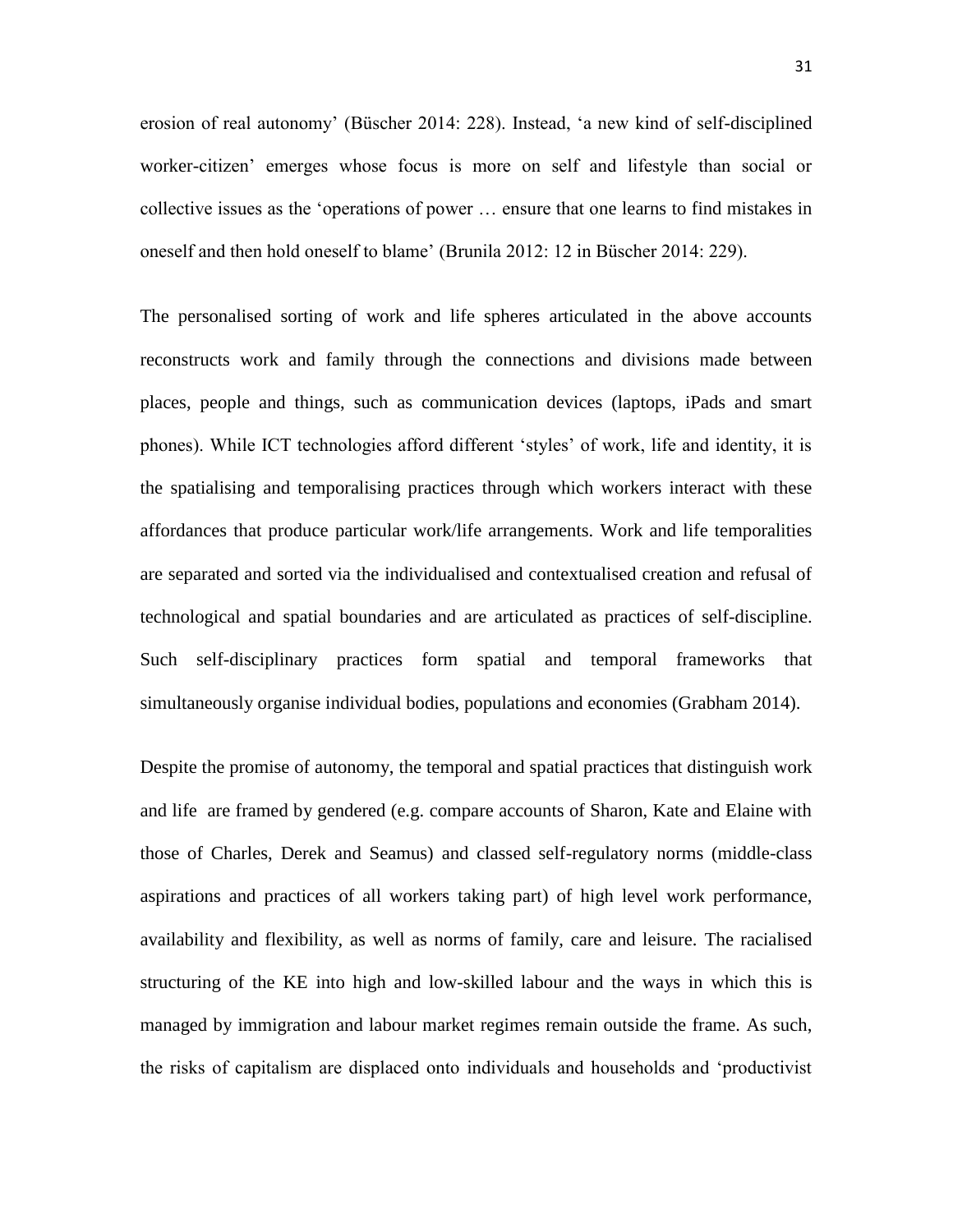(and reproductivist) norms are restored through intimate self-management' (Mitropoulos 2011). These conditions might enhance creative freedom but also make for greater (self) exploitation (McRobbie 2002). As such, these accounts point, less to the much heralded dissolution of the production/social reproduction binary, than to new gendered and generational practices of boundary making and more hybridised understandings of the activities of work and life that lie on either side of the shifting boundaries between these hybrised domains. They also demonstrate the power of individualised choice narratives to obscure the (re)structuring and stratifying dynamics of the KE.

## **Concluding discussion**

As work becomes a more definitive marker of subjectivity, the 'political possibilities of self are … diminished in the neglect of other "life-worlds" than those of labour' (Haylett 2003: 781). Read in Fordist terms, participants in our study can be seen as resisting the commodification of their labour and themselves by seeking 'some aspects and regions of themselves [that] remain inalienable, lest they end up entirely robbed of their selves' (Feher 2009:29). However, our analysis suggests that work and life are framed by these workers as a mutually constitutive portfolio of conducts that suggests 'no position of exteriority...; [as] work is clearly part of life and life part of work' (Weeks 2007: 246). Yet, these domains are not indistinguishable as the distinction is constantly made by participants. More generally, as Weeks points out, 'the common phrase "get a life"' demonstrates that a distinction is made in everyday life but with reference 'primarily to a *quality of living* that one wants to achieve or expand' (2007: 246; emphasis added). The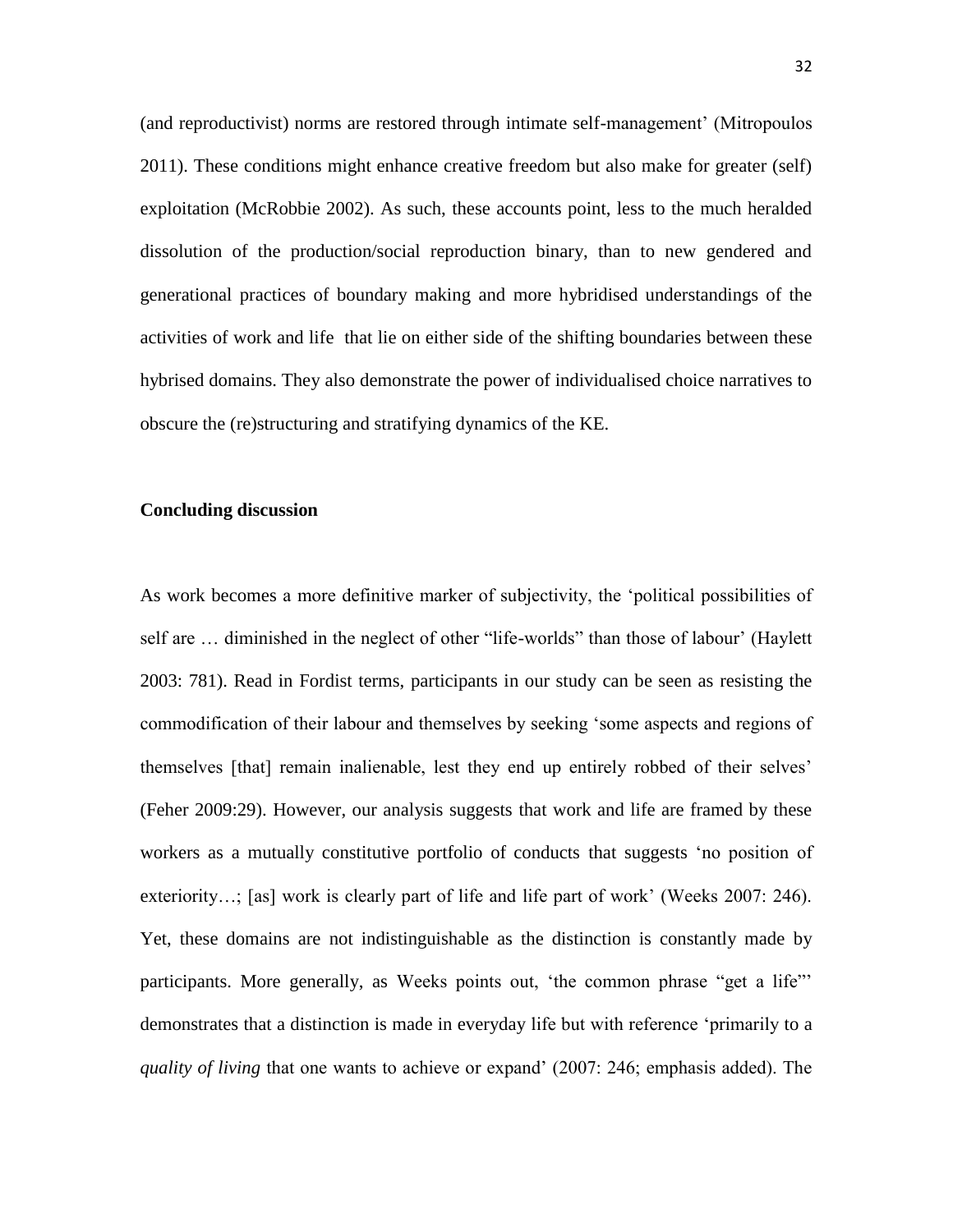struggle, Weeks argues, is 'for a different quality of experience' (2007: 247). Our study identifies the nuanced gendered processes of boundary drawing between work and life as these middle-class knowledge workers seek a better quality of life.

In her study of (mainly men) ICT workers in Cambridge over 20 years ago, Massey found that '[w]hile domestic time [was] …porous, work time [was]… not' (1995: 494). In our study this division was much less rigid but we did find both the space and time of home/life to be more porous than those of work. Participants frequently referred to the mobility of work time and place as evidence of freedom to invest in self-actualisation, to achieve optimal productivity and to improve quality of life by creatively combining work and life. However, reflecting Gregg's view that the 'terminology to speak of work limits' is lacking (2009: 212), participants struggled to distinguish between work and life experience while attempting to articulate a distinction primarily via individualised logics of boundary drawing. Although, the drawing of boundaries tends to accommodate work rather than challenge its encroachment on other domains of life, the perception of work and life as distinct values and activities is constantly in play via these personally configured boundaries. An emphasis on productivity and passionate work commitment shapes the practices of the young men informants in particular to the point that 'pleasure itself may become a disciplinary technology' (Gill and Pratt 2008: 17). As such, they construct selves and gain pleasure in and through the affective structures of post-Fordist work practices. Although embracing 'always on' work, they also expressed anxiety about how these work habits might interfere with family aspirations. These patterns were also evident for younger women who additionally struggled to make time for life in the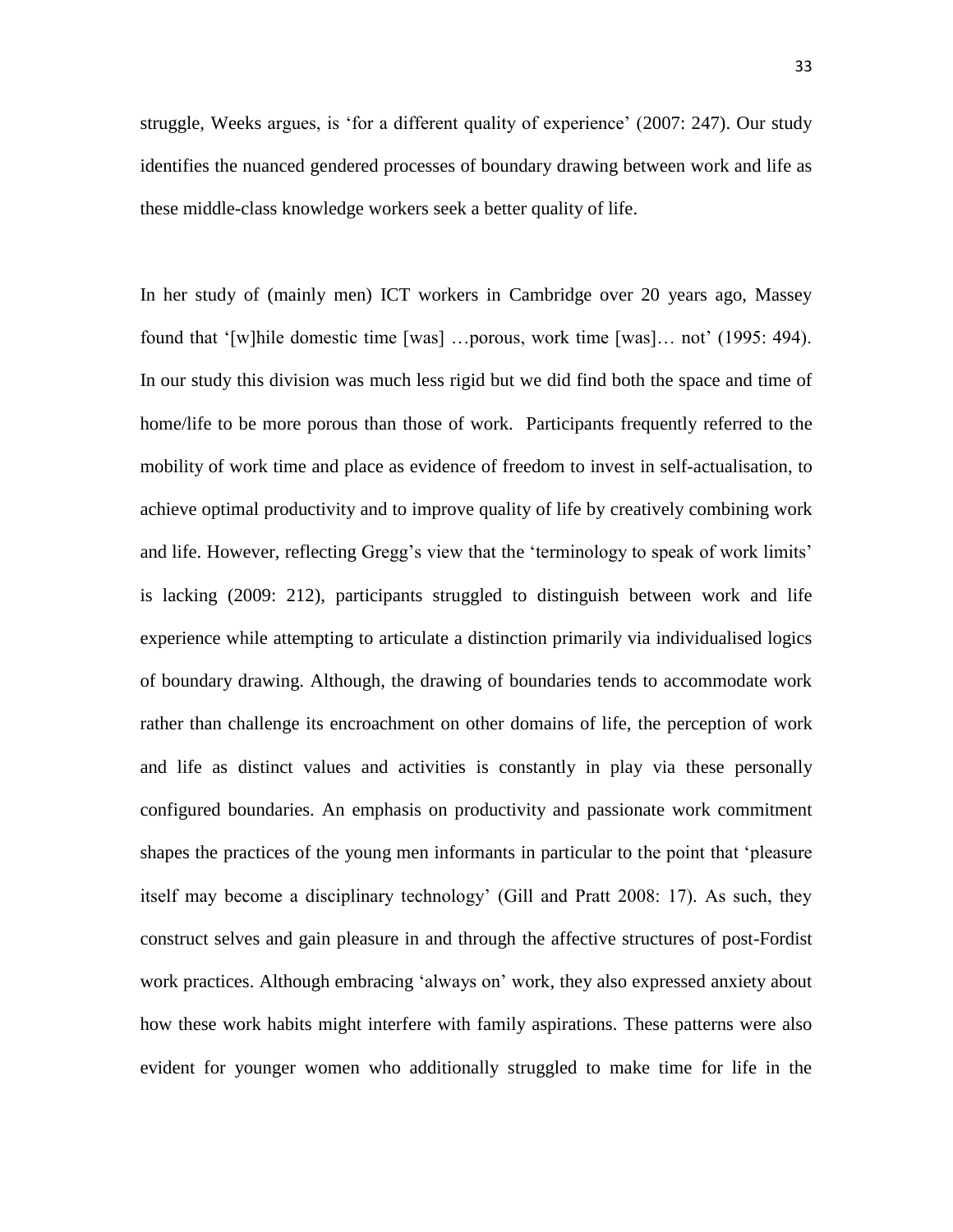present. For mothers (and some middle-aged fathers), care and connection with their children are achieved via the blurring of work and life boundaries in some contexts and the creation of boundaries in others. The drawing of boundaries was articulated in terms of enhancing quality of life for fathers but as a necessary requirement for mothers.

These gendered patterns of boundary drawing narrow 'the ethical horizon of labor politics – feminist or otherwise – to the individualism of personal choice' (Gregg 2008: 295). Individual liberty and autonomy are thinly understood in terms of personal freedom to blur or reconfigure boundaries and come 'at the expense of …equality and solidarity' (2008: 295). Indeed, the dual nature of the KE and post-Fordist promise of autonomy, flexibility and gender equality produce new kinds of classed, gendered and racial inequalities by entrenching 'divisions between mental and manual labour' (2008: 296). The promise of managing personal quality of life serves to render the social inequalities that underpin this thin version of autonomy invisible and to obscure the anxieties and stresses of middle-class personal boundary-drawing.

For Berlant (2010), the transformations of work/life in the everyday (re)production of the post-Fordist economy require a 'radical rethinking of the relation of labor and time, of sacrifice, security, and satisfaction'. The workers in this study, while buying-in to values of work availability and productivity, articulate and attempt to sustain time/spaces of alternative value as necessary to making life liveable. Their experiences deserve attention at a time when control over 'the terms of social reproduction … over the apparatus for the creation of persons, and the forms of value created in the process …are being fought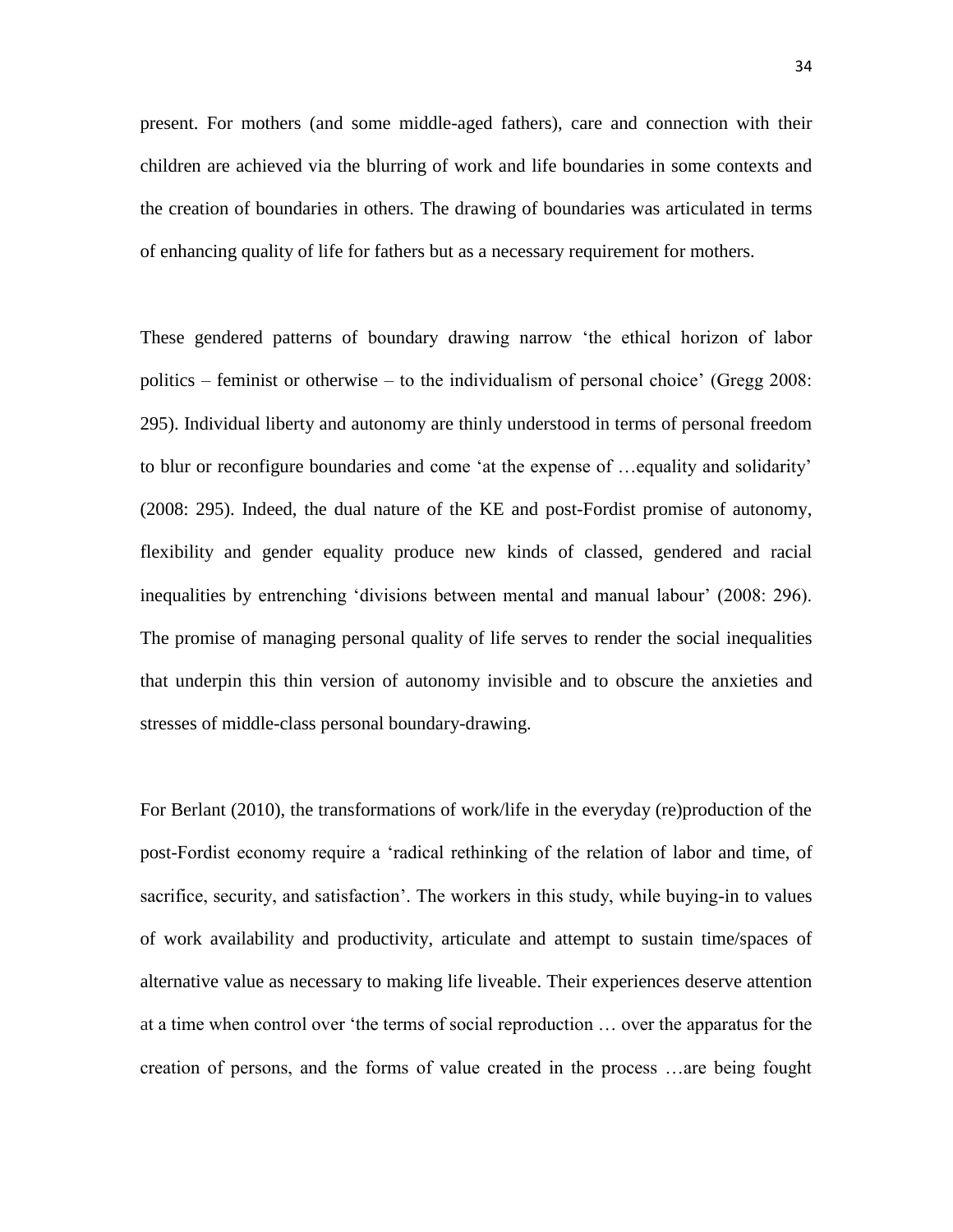between the Right and liberal elites' (Graeber 2011: 198). The complex individualised and gendered sorting of time/space into work and life can be read as 'ongoing struggles among *value practices'* that traverse subjects (De Angelis 2005:2). Subjectivities forged through productive work emerged as a strong theme in all accounts, yet work and life were repeatedly distinguished as distinct sites of value. The much heralded post-Fordist dissolving of work/life boundaries has the effect of depoliticising relations within and between these domains, as well as between mental and manual labour. It is powerfully challenged by these workers' constant (re)negotiation of work and 'life' as distinct domains of activity and values.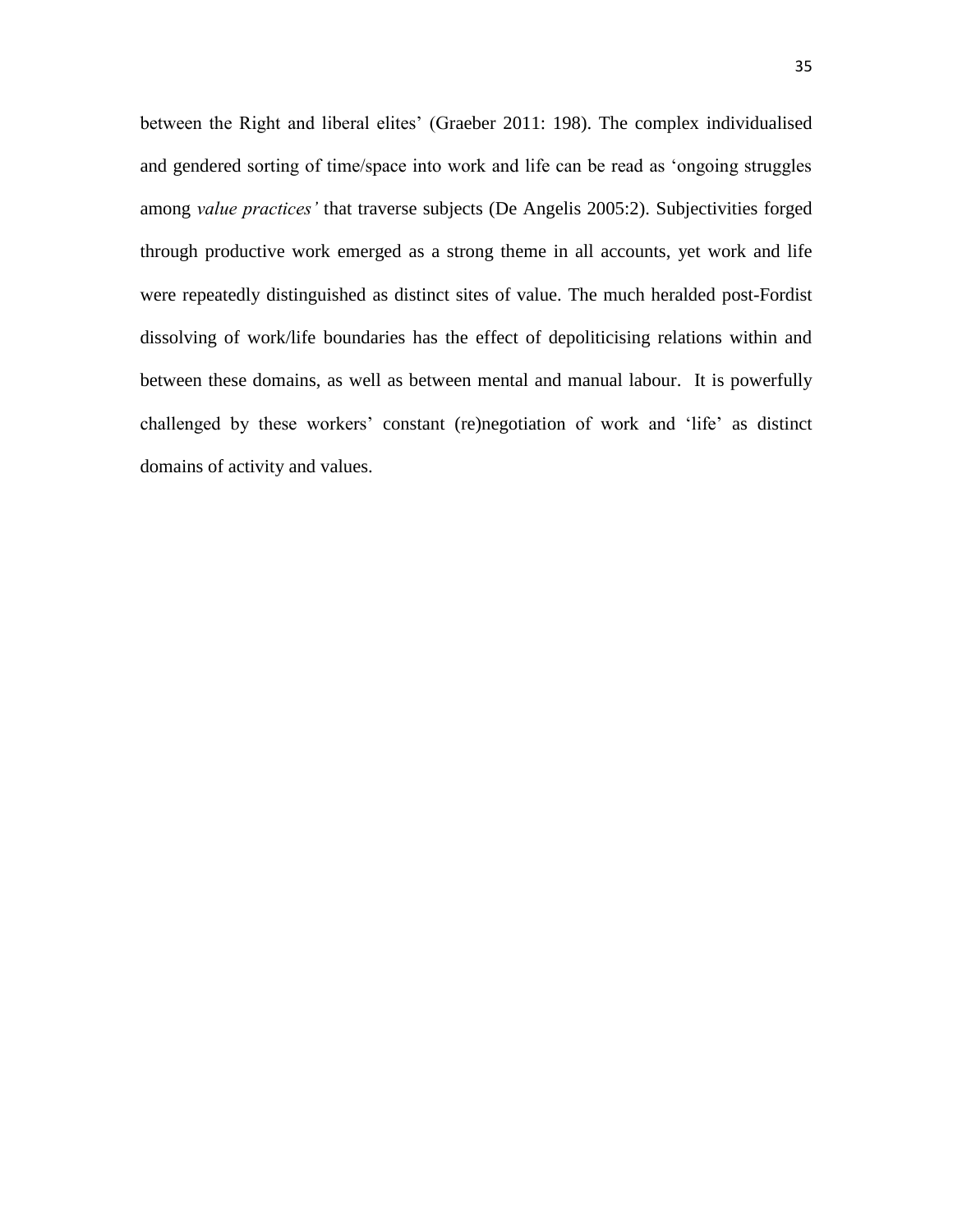## **References**

Adkins, L and Dever, M. 2014 'Gender and Labour in New Times: An Introduction' *Australian Feminist Studies*, 29(79): 1-11.

Adkins, L. 2009 'Feminism after Measure' *Feminist Theory*, 10(3): 323-39.

Adkins, L. and Jokinen, E. 2008 'Introduction: Gender, Living and Labour in the Fourth Shift', *NORA. Journal of Feminist and Gender Research* (16) 3: 138-149.

Alessandrini, D. 2012 'Immaterial labour and alternative valorisation processes in Italian feminist debates '*Feminists@law* 1(2): 1-28.

Augé, M. 1992. *Non-Places. Introduction to an Anthropology of Super Modernity*, (trans John Howe) London: Verso.

Bakker, I. 2007. 'Social reproduction and the constitution of a gendered political economy' *New Political Economy* 12(4): 541-56.

Berlant, L. 2010. 'Affect & the Politics of Austerity. An interview exchange with Lauren Berlant', *Variant* 39/40 (Winter)

[http://www.variant.org.uk/39\\_40texts/berlant39\\_40.html](http://www.variant.org.uk/39_40texts/berlant39_40.html) (accessed 10/11/2011).

Brennan, J. Enders, J. Valimaa, J. Musselin, C. and Teichler, U. 2008. *Higher Education Looking Forward: an agenda for future research*. European Science Foundation, Strasbourg.

Brown, B. and O'Hara, K. 2003. 'Place as Practical Concern for Mobile Workers. *Environment and Planning D.* 35(9), 1565-78.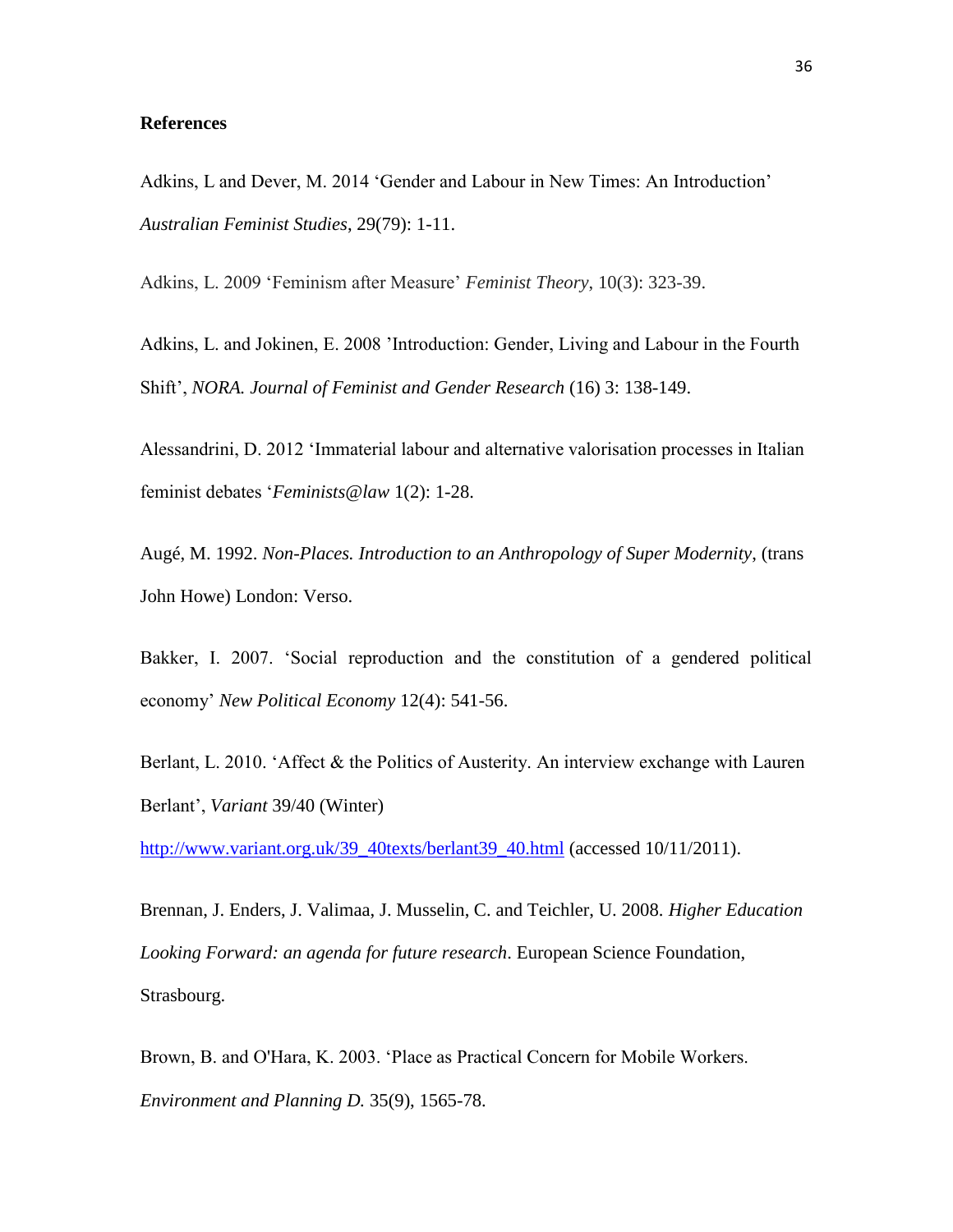Brunila, K. 2012. 'Hooked on a Feeling: Education, Guidance and Rehabilitation of Youth at Risk', *Critical Studies in Education*. 54(2): 215-28.

Büscher, M. 2014. 'Nomadic Work: Romance and Reality. A Response to Barbara Czarniawska's 'Nomadic Work as Life-Story Plot' *Computer Supported Cooperative Work.* 23:223–238.

Caffentzis, G. 2002. 'On the Notion of a Crisis of Social Reproduction. A Theoretical Review' *The Comm*oner, 5: <http://www.commoner.org.uk/caffentzis05.pdf> (accessed 02/05/2011).

Ciolfi, L., Gray, B. and D'Andrea, A. 2012 'Social Aspects of Place Experience in Nomadic Work/Life Practices', in Dugdale, J., Masclet, C., Grasso, A. and Boujut, J-F. (eds.) *Proceedings of COOP 2012: From Research to Practice in the Design of Cooperative Systems: Results and Open Challenges.* London: Springer.: 183-96.

Costas, J. 2013. 'Problematizing Mobility', *Organization Studies.* 34 (10):1467-1485.

D'Andrea, A. and Gray, B. 2013. 'The Work and Life of Corporate Expatriates: New Patterns and Regimes of Mobility in the Knowledge Economy', *International Review of Social Research* 3 (1), 87-107.

DCMS – Department of Culture, Media and Sport (2001) *Creative Industries Mapping Document*, London: DCMS. [https://www.gov.uk/government/publications/creative](https://www.gov.uk/government/publications/creative-industries-mapping-documents-2001)[industries-mapping-documents-2001.](https://www.gov.uk/government/publications/creative-industries-mapping-documents-2001) (accessed 10/09/2010).

De Angelis, M. 2005. 'Introduction', *The Commoner* 10: 1-3

[http://www.commoner.org.uk/the\\_commoner\\_10.pdf](http://www.commoner.org.uk/the_commoner_10.pdf) (accessed 12/11/2010).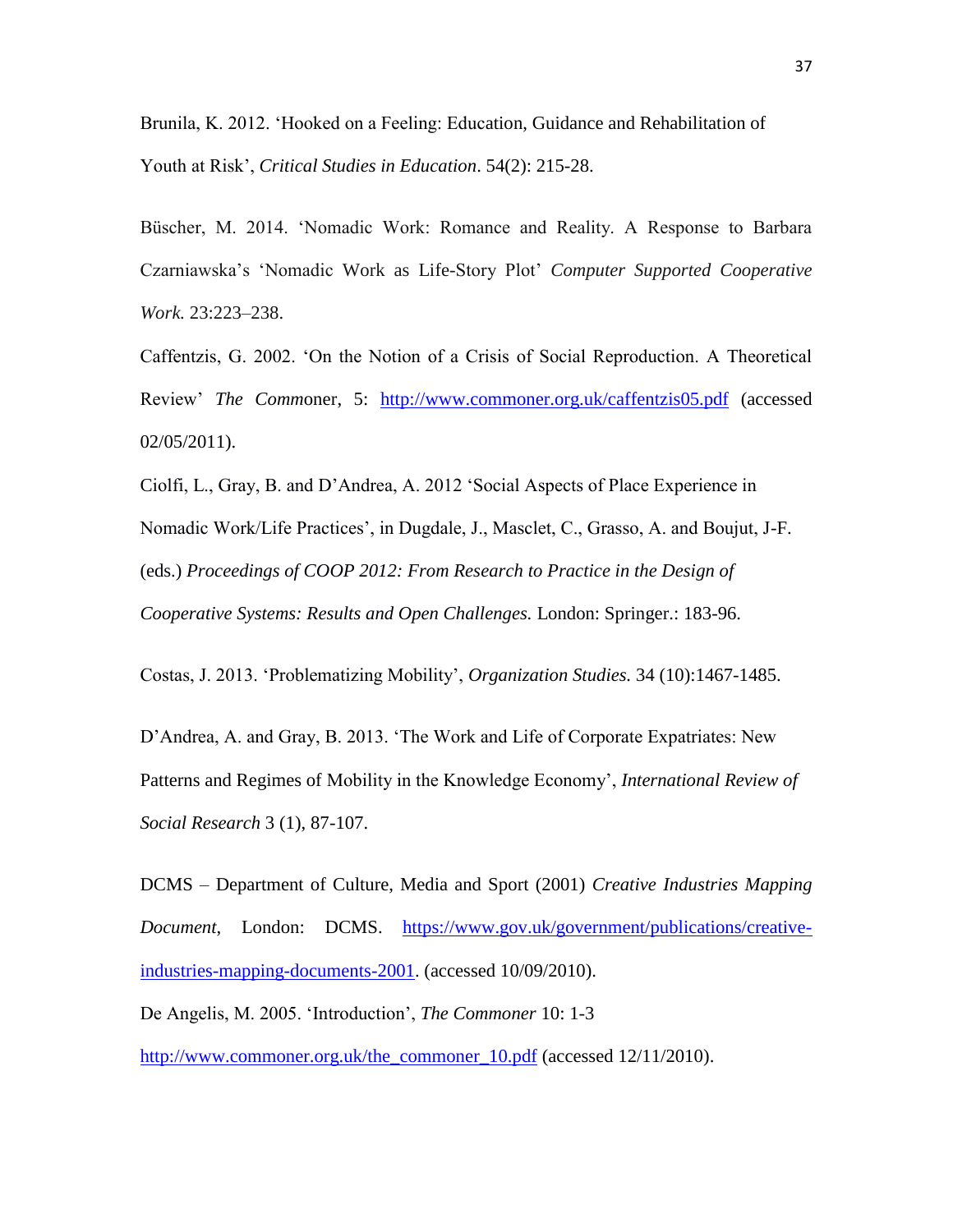de Carvalho, A. P. F., Ciolfi, L. and Gray, B. (2017) 'Detailing a Spectrum of Motivational Forces Shaping Nomadic Practices', in *Proceedings of the ACM CSCW 2017.*

de Carvalho, A. F. P. (2014) 'Collaborative Work and Its Relationship to Technologically-Mediated Nomadicity,' in Rossitto, C., Ciolfi, L., Martin, D. and Conein, B. eds., *Proceedings of the 11th International Conference on the Design of Cooperative Systems (COOP '14)*. Springer International Publishing: 209- 224.Department of Jobs, Enterprise and Innovation 2011. *Strategy for Science, Technology and Innovation 2006 – 2013*. [http://www.djei.ie/science/technology/sciencestrategy.htm.](http://www.djei.ie/science/technology/sciencestrategy.htm) (accessed 26/10 2011).

Devitt, C. 2015. 'Mothers or Migrants? Labour Supply Policies in Ireland 1997-2007' *Social Politics* doi: 10.1093/sp/jxv034

<https://sp.oxfordjournals.org/content/early/2015/11/07/sp.jxv034.full>

European Commission. 2012. *She Figures. Gender in Research and Innovation*, [http://ec.europa.eu/research/science-society/document\\_library/pdf\\_06/she-figures-](http://ec.europa.eu/research/science-society/document_library/pdf_06/she-figures-2012_en.pdf)[2012\\_en.pdf.](http://ec.europa.eu/research/science-society/document_library/pdf_06/she-figures-2012_en.pdf) (accessed 10/09/2013).

Federici, S. 2004. *Caliban and the Witch. Women, the Body and Primitive Accumulation,* London: Autonomedia.

Feher, M. 2009. 'Self-Appreciation; or, The Aspirations of Human Capital' *Public Culture*, 21(1): 21-41.

Freeman, E. 2010. *Time binds: Queer temporalities, queer histories*. Durham, NC: Duke University Press.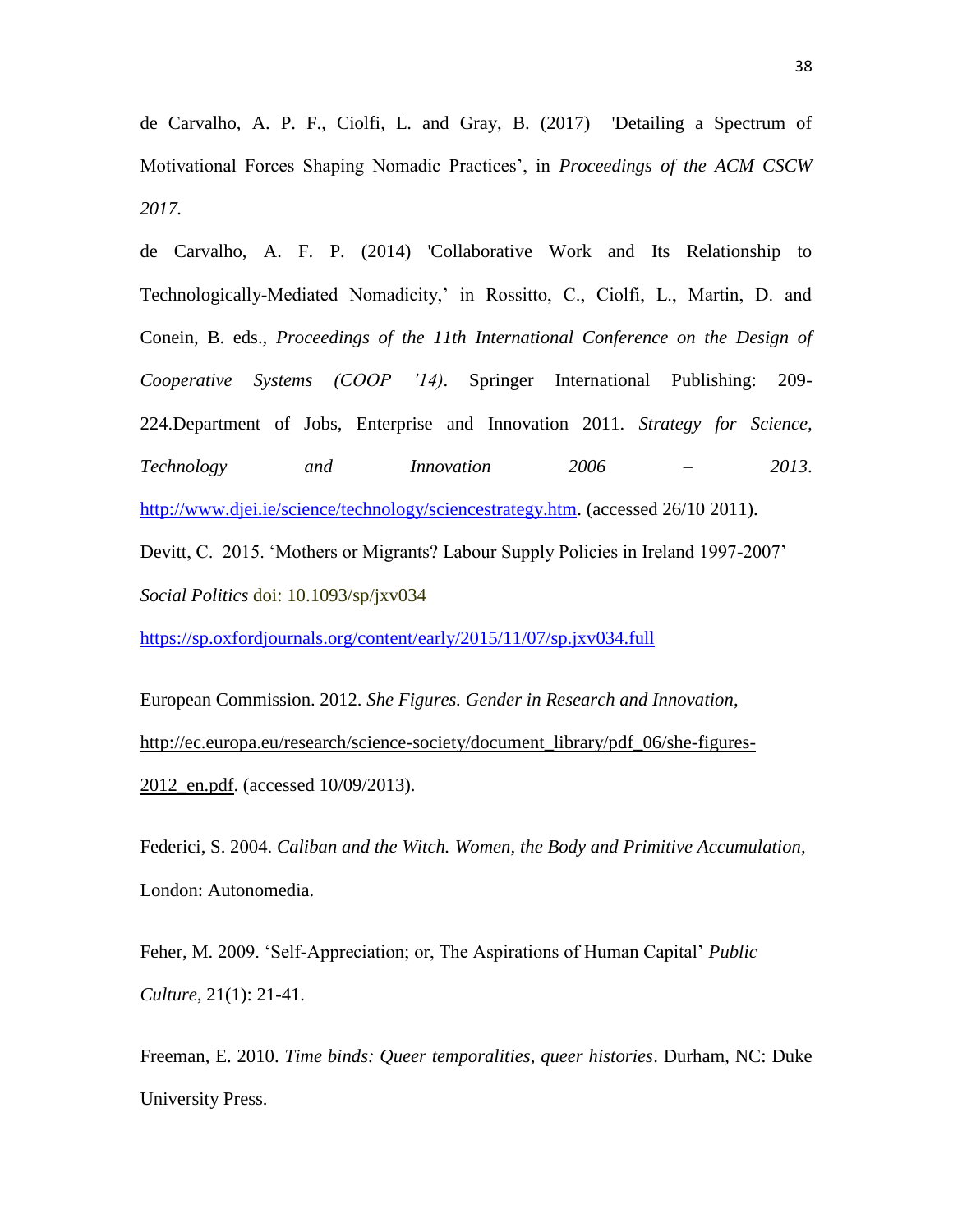Gallagher, A. 2012. 'Neoliberal governmentality and the respatialisation of childcare in Ireland' *Geoforum*, 43(3): 464-71.

Gill, R. and Pratt, A. 2008. 'In the Social Factory? Immaterial Labour, Precariousness and Cultural Work', *Theory Culture and Society,* 25(1):1-30.

Gill, S. and Bakker, I. 2006 'New Constitutionalism and the social reproduction of caring institutions', *Theoretical Medicine and Bioethics*, 27: 35-57.

Government of Ireland 2008. *Building Ireland's Smart Economy*

[http://www.taoiseach.gov.ie/eng/Building\\_Ireland's\\_Smart\\_Economy/](http://www.taoiseach.gov.ie/eng/Building_Ireland) (accessed 10/01 2010).

Government of Ireland 2011. *Innovation Taskforce Report.*

[http://www.taoiseach.gov.ie/eng/Innovation\\_Taskforce/](http://www.taoiseach.gov.ie/eng/Innovation_Taskforce/) (accessed 23/11/ 2011).

Grabham, E. 2014. 'The strange temporalities of work-life balance law' *feminists@law*,

4(1): <https://journals.kent.ac.uk/index.php/feministsatlaw/article/view/101/262>

Graeber, D. 2006. 'Turning Modes of Production Inside Out, Or, Why Capitalism is a Transformation of Slavery' *Critique of Anthropology* 26(1): 61-85.

Graeber, D. 2011. 'Value, politics and democracy in the United States', *Current Sociology*, 59(2): 186-199.

Gregg, M. 2008. 'The normalisation of flexible female labour in the information economy' *Feminist Media Studies* 8(3): 285-99.

Grummell, B. Devine, D. and Lynch, K. 2009. 'The care‐[less manager: gender, care and](http://www.tandfonline.com/doi/abs/10.1080/09540250802392273)  [new managerialism in higher education'](http://www.tandfonline.com/doi/abs/10.1080/09540250802392273), *Gender and Education*, 21(2): 191-208.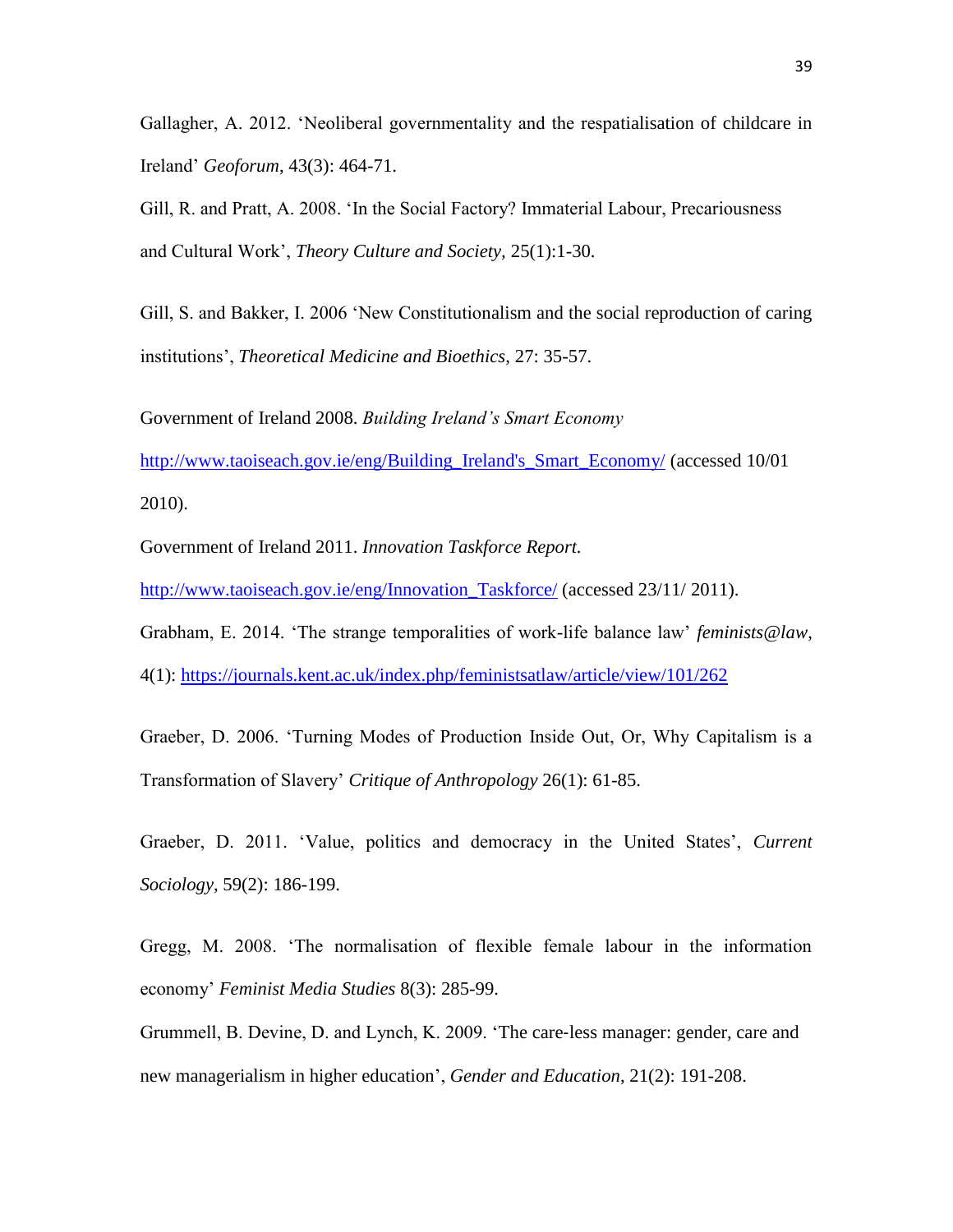Hardt, M. and Negri, A*.* 2009. *Commonwealth.* Cambridge: Harvard University Press.

Hardt, M. and Negri, A*.* 2004. *Multitude*, London: Penguin.

Hardt, M. and Negri A. 2000. *Empire*. Cambridge, MA: Harvard University Press.

Haylett, C. 2003. 'Remaking labour imaginaries: social reproduction and the internationalising project of welfare reform' *Political Geography*, 22: 765-88.

Henry, N. and D. Massey 1995. 'Competitive time-space in high technology' *Geoforum*, 26(1): 49-64.

Henry, C. and Johnston, K. 2007. 'The Creative Industries: Ireland's New Tiger Economy?, *Irish Journal of Management*, 28(2): 211-19.

Hislop, D. and Axtell, C. 2007. The neglect of spatial mobility in contemporary studies of work: the case of telework, *New Technology, Work and Employment*, 22:1: 34-51.

James, A. 2013. 'Work-life "balance" and gendered (im)mobilities of knowledge and learning in high-tech regional economies', *Journal of Economic Geography* p 1-28.

Katz, C. 2008. 'Bad elements: Katrina and the scoured landscape of social reproduction' *Gender, Place and Culture*, 15(1) 15-29.

Lazzarato, M. 1996. 'Immaterial Labour' [http://strickdistro.org/wp](http://strickdistro.org/wp-content/uploads/2011/09/Week-1_Immaterial-Labour_Lazzarato.pdf)[content/uploads/2011/09/Week-1\\_Immaterial-Labour\\_Lazzarato.pdf](http://strickdistro.org/wp-content/uploads/2011/09/Week-1_Immaterial-Labour_Lazzarato.pdf) (accessed 30/11/2010).

Lutz, H. ed. 2016. *Migration and Domestic Work: A European Perspective on a Global Theme*, London: Routledge.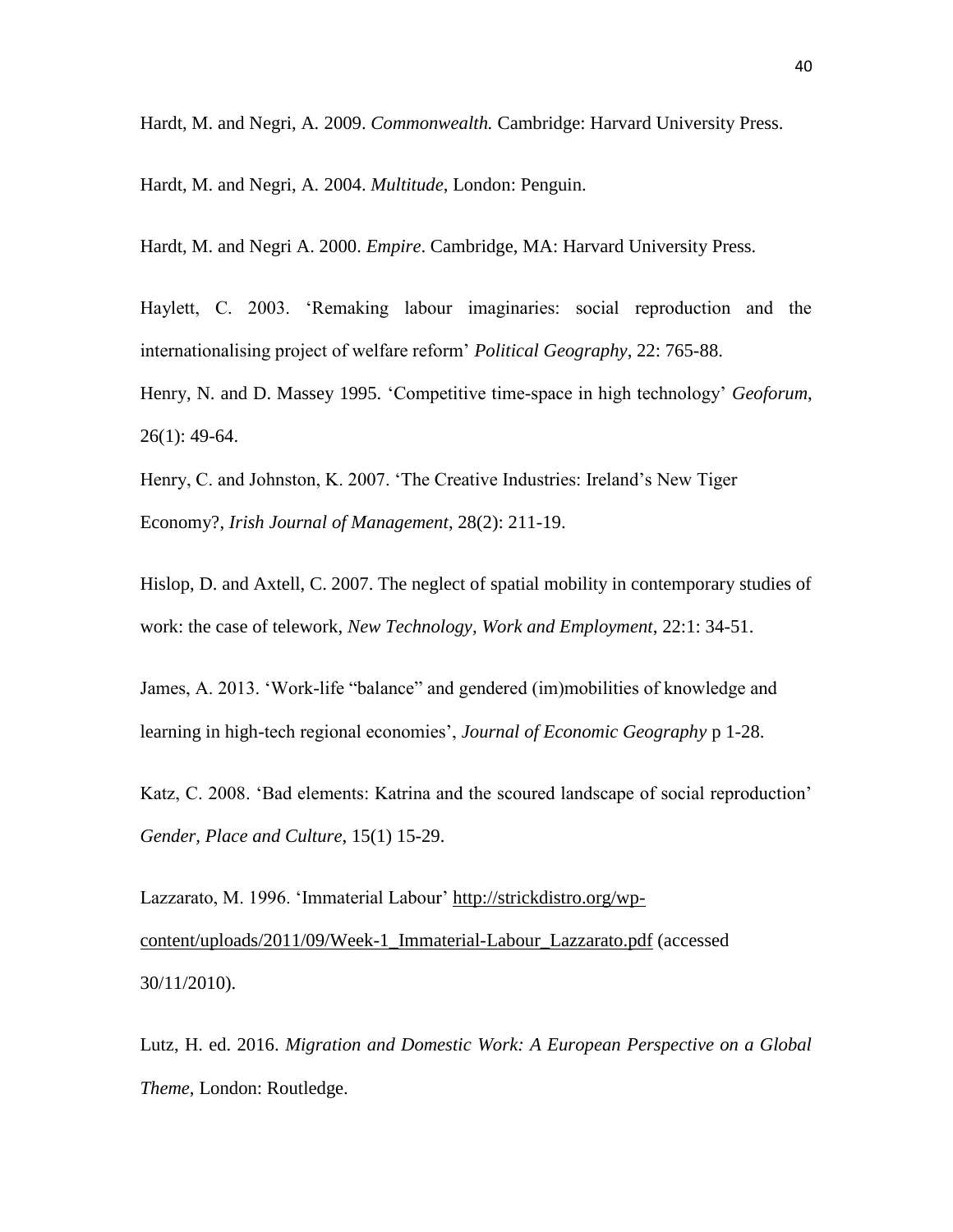Massey, D. 1995. 'Masculinity, Dualisms and High Technology *Transactions of the Institute of British Geographers* 20 (4): 487-499.

Mitchell, K., Marston, S., and Katz, C. (eds.) 2004. *[Life's Work: Geographies of Social](http://www.wiley.com/WileyCDA/WileyTitle/productCd-1405111348.html)  Reproduction*[. Oxford: Blackwell Publications.](http://www.wiley.com/WileyCDA/WileyTitle/productCd-1405111348.html)

Mitropoulos, A. 2011. 'From precariousness to risk management and beyond' eipcp. instituto europeo para políticas culturales progresivas

[http://eipcp.net/transversal/0811/mitropoulos/en.](http://eipcp.net/transversal/0811/mitropoulos/en) (accessed 30/11/2010).

Moore, P. and P.A. Taylor 2009. 'Exploitation of the Self in Community based Software Production', *Capital and Class*. 97: 99 - 120.

Morini, C. and Fumagalli, A. 2010, 'Life put to work: Towards a life theory of value', *Ephemera. Theory & Politics in Organization*, 10(3/4): 234-252.

McRobbie, A. 2002. Clubs to companies: Notes on the decline of political culture in speeded up creative worlds' *Cultural Studies*, 16(4): 516-31.

McRobbie, A. 2005. '"Everyone is creative": artists as pioneers of a new economy?' in J. Hartley, ed. *Creative Industries*, Malden MA: Blackwell.

National Strategy for Higher Education Group. 2011. *National Strategy for Higher Education to 2030 - Report of the Strategy Group*, Dublin: Government Publications Sales Office.

O'Connor, P. 2014. *Management and Gender in Higher Education*, Manchester: Manchester University Press.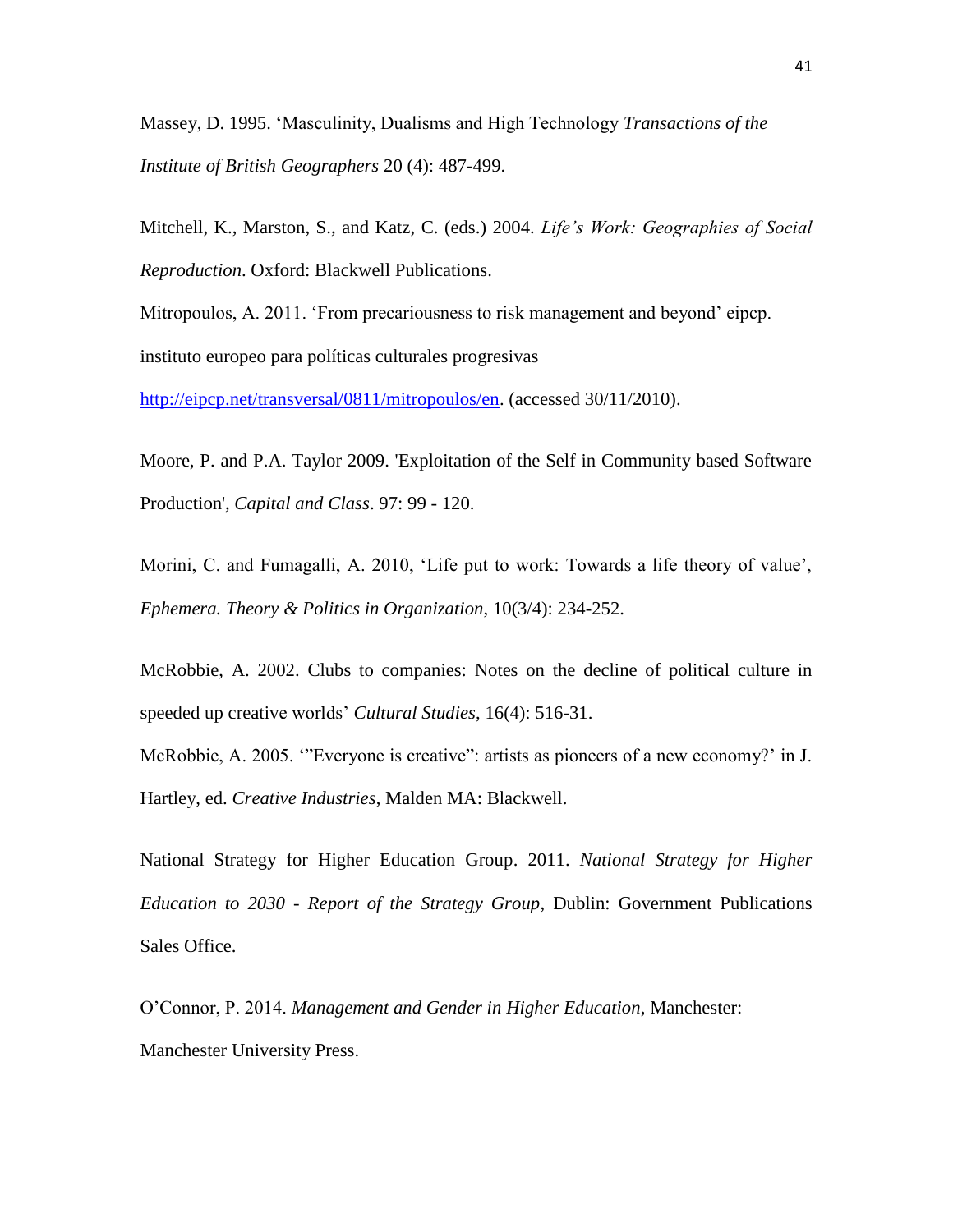Paus, E. 2012.'The rise and fall of the Celtic Tiger: When deal-making trumps developmentalism', *Studies in Comparative Development*, 47: 161-84.

Perrons, D. 2007. 'Living and Working Patterns in the New Knowledge Economy' in *Gendering the Knowledge Economy. Comparative Perspectives* ed. S. Walby, H. Gottfried, D. Gottschall and M. Osawa, Basingstoke Hants.: Palgrave Macmillan.188- 206.

Perrons, D. 2004. 'Understanding Social and Spatial Divisions in the New Economy: New Media Clusters and the Digital Divide', *Economic Geography* 80(1): 45-61.

Ross, A. 2008. 'The New Geography of Work. Power to the Precarious?', Theory, Culture & Society 25(7): 31-49.

Roberts, A. 2013. 'Financing Social Reproduction: The Gendered Relations of Debt and Mortgage Finance in Twenty-first-century America', *New Political Economy*, 18(1), 21- 42.

Russell, H., McGinnity, F., Callan, T. and Keane, 2009a. *A Woman's Place. Female Participation in the Irish Labour Market*, Dublin: C.ESRI and Equality Authority.

Russell, H., O'Connell P.J. and McGinnity, F. 2009b. 'The impact of flexible working arrangements on employee stress and work pressure in Ireland', *Gender, Work and Organisation*, 16 (1): 73–97.

Strathern, M. 1999. *Property, Substance and Effect. Anthropological Essays on Persons and Things*, London: Athlone Press.